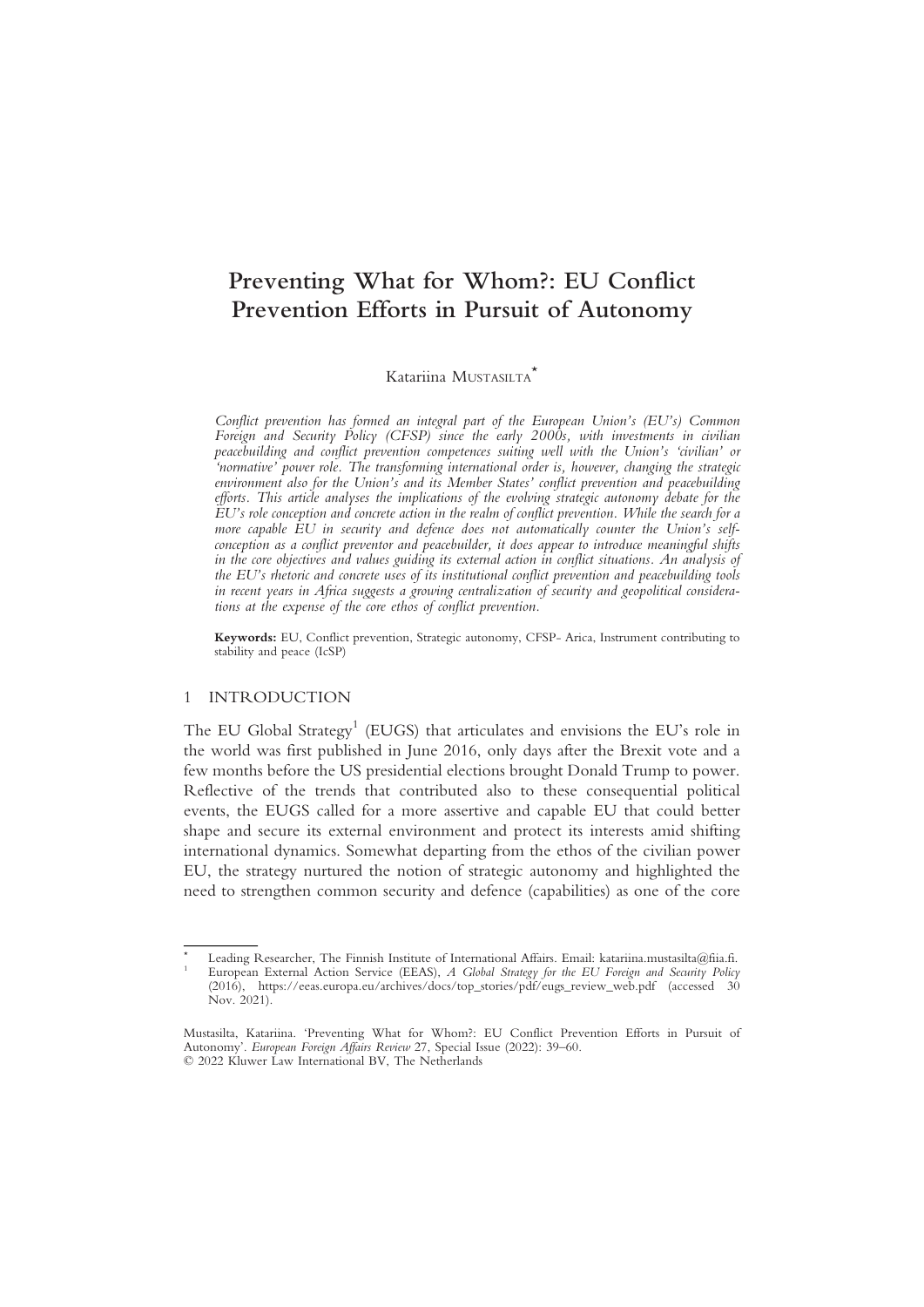priorities when envisioning a less 'naïve' and more geopolitical EU.2 Nevertheless, the EUGS also manifested strong continuity in the EU's role as a 'force for good' whose actions build on the values of peace, human rights, and democracy. The formulation of the integrated approach to conflicts and crises highlighted the importance of civilian conflict prevention and long-term peacebuilding and development support in the external sphere and the connection of these to the Union's own well-being and security.<sup>3</sup> Commitment to respond proactively to alarming situations exhibited an aspiration to be a constructive yet more assertive power, as stressed by the former High Representative for Foreign Affairs and Security Policy and Vice-President of the European Commission (HR/VP) Federica Mogherenias she reflected the rationale behind the strategy in 2019:

'I think that we realised at that time that we had to think beyond the emergencies, and focus on how to avoid the next crisis; how to build resilience so that we could prevent a crisis instead of managing it when it was already too late'. 4

Significant empirical developments have taken place since the Global Strategy was published. As this article goes to print, a war rages in Europe, with Russia having started a full-scale invasion on Ukraine on 24th of February, 2022. Yet even before this offense on European security order, geopolitical and geoeconomic competition among global and regional powers had intensified and also continued to draw the US' attention towards the Indo-Pacific; armed conflicts continued in high numbers; and new and old global threats (e.g., the pandemic and the climate crisis) added stress on the international community.<sup>5</sup> Within the EU, these developments have intensified calls for and debate over strategic autonomy, defined here as 'the political, institutional and material ability of the EU and its Member States to manage their interdependence with third parties, with the aim of ensuring the well-being of their citizens and implementing self-determined policy decisions'.<sup>6</sup> Albeit having become a more broadly applied concept, the bulk of the strategic autonomy debate – particularly the public discussions but also the scholarly work – continues to centre around the need for, capabilities, and performance of

H. Delphin, Above the Fog and the Fury: EU Stategic Policy Planning and the EU's Future in Times of Global Uncertainty, 26(1) Eur. For. Affairs Rev. 41 (2021).

See Council of the European Union, Council Conclusions on the Integrated Approach to External Conflicts and Crises (2018), https://data.consilium.europa.eu/doc/document/ST-5413-2018-INIT/en/pdf (accessed 30 Nov. 2021).

<sup>&</sup>lt;sup>4</sup> F. Mogherini, Speech by High Representative/Vice-President Federica Mogherini at the Annual Conference of the European Union Institute for Security Studies (EUISS) (2019), https://www.pressclub.be/pressreleases/speech-by-high-representation-vice-president-federica-mogherini-at-the-annual-conference-

Soft Delphin, supra n. 2; T. Pettersson et al., Organized Violence 1989–2020, with a Special Emphasis on<br>Syria, 58(4) J. Peace Research 809–825 (2021).

 $\sim$  N. Helwig, Introduction: The EU's Choices in Advancing Strategic Autonomy, in Strategic Autonomy and the Transformation of the EU: New Agendas for Security, Diplomacy, Trade and Technology 21, 15–25 (N. Helwig ed., Finnish Institute of International Affairs 2021).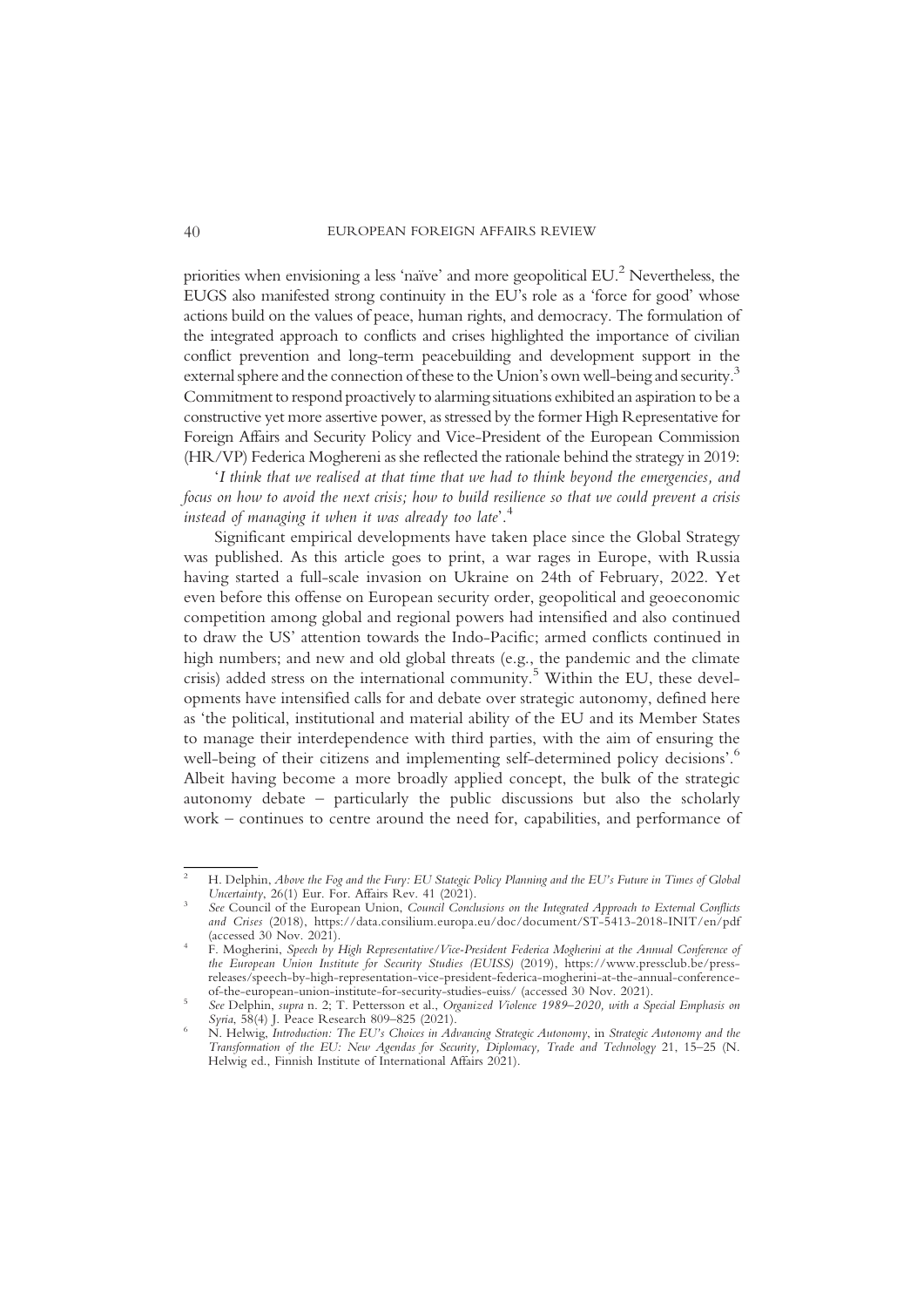the EU as a global actor in the realm of 'hard' security and defence.<sup>7</sup> This was clear in the calls for a more autonomous security actor EU following the swift Taliban takeover in Afghanistan in august 2021 and the chaotic international withdrawal from the country.<sup>8</sup> This is likely to become even clearer as the war on Ukraine continues, its initial days having catalysed the EU and its Member States to adopt unprecedented action in support of Ukraine also in the realm of security and defence.<sup>9</sup> Even amid the larger debate, considerably less attention has been given to the role of development and civilian conflict prevention and peacebuilding tools in helping the Union to face the more competitive strategic external environment and safeguard its interests. Relatedly, there has been little focus on the ways in which the strategic autonomy pursuit influences the EU's agency in these policy realms. $10$ 

To address these research gaps, this article examines the implications of the strategic autonomy debate for the EU's role conception and performance within one of its core civilian and normative power realms, namely conflict prevention. Notably, civilian conflict prevention and peacebuilding efforts constitute a cross-cutting realm for the EU in that whilst they involve actions that fall under (unanimous) intergovernmental CFSP decision-making (e.g., civilian crisis management, sanctions, or diplomatic actions by the Council), the EU also has considerable supranational capabilities and institutional mechanisms in conflict prevention due to its origins and placing in the EU's broad development sphere.<sup>11</sup> It is important to study how such (pooled) capabilities are used amid shifting expectations from within and outside the EU towards its global role. Aside contributing to the strategic autonomy debate, the article contributes to the study of (EU) conflict prevention in two ways. First, it takes stock of the conceptual debate and understanding of core conflict prevention amid shifting conflict dynamics and increasing emphasis on crisis preparedness. Second, it expands empirical focus from Common Security and Defence Policy (CSDP), institutional capability development, and the

Aside this realm, particularly technological power and geoeconomics have gained attention. See the Introduction to this Special Issue.

See e.g., A. Brzozowski, Post-Afghanistan, EU Defence Moves Closer Towards Military Coalitions Euractiv, 2 Septembre 2021, https://www.euractiv.com/section/defence-and-security/news/post-afghanistan-

<sup>&</sup>lt;sup>9</sup> See e.g., T. Karjalainen & K. Mustasilta, *War in Ukraine: The European Union evolves as Putin Attacks*, 4 FIIA Comment (2022).

<sup>&</sup>lt;sup>10</sup> Lippert et al. reflect strategic autonomy in the light of the EU's civilian instruments and call for a strategic culture that would include these aside the focus on hard instruments. See B. Lippert, N. von Ondarza & V. Perthes, European Strategic Autonomy: Actors, Issues, Conflicts of Interests, 4(19) Stiftung Wissenschaft und Politik Research Paper, 20 (German Institute for International and Security Affairs

<sup>&</sup>lt;sup>11</sup> E. Stewart, Capabilities and Coherence? The Evolution of European Union Conflict Prevention, 13(2) Eur. For. Affairs Rev. 229–253 (2008).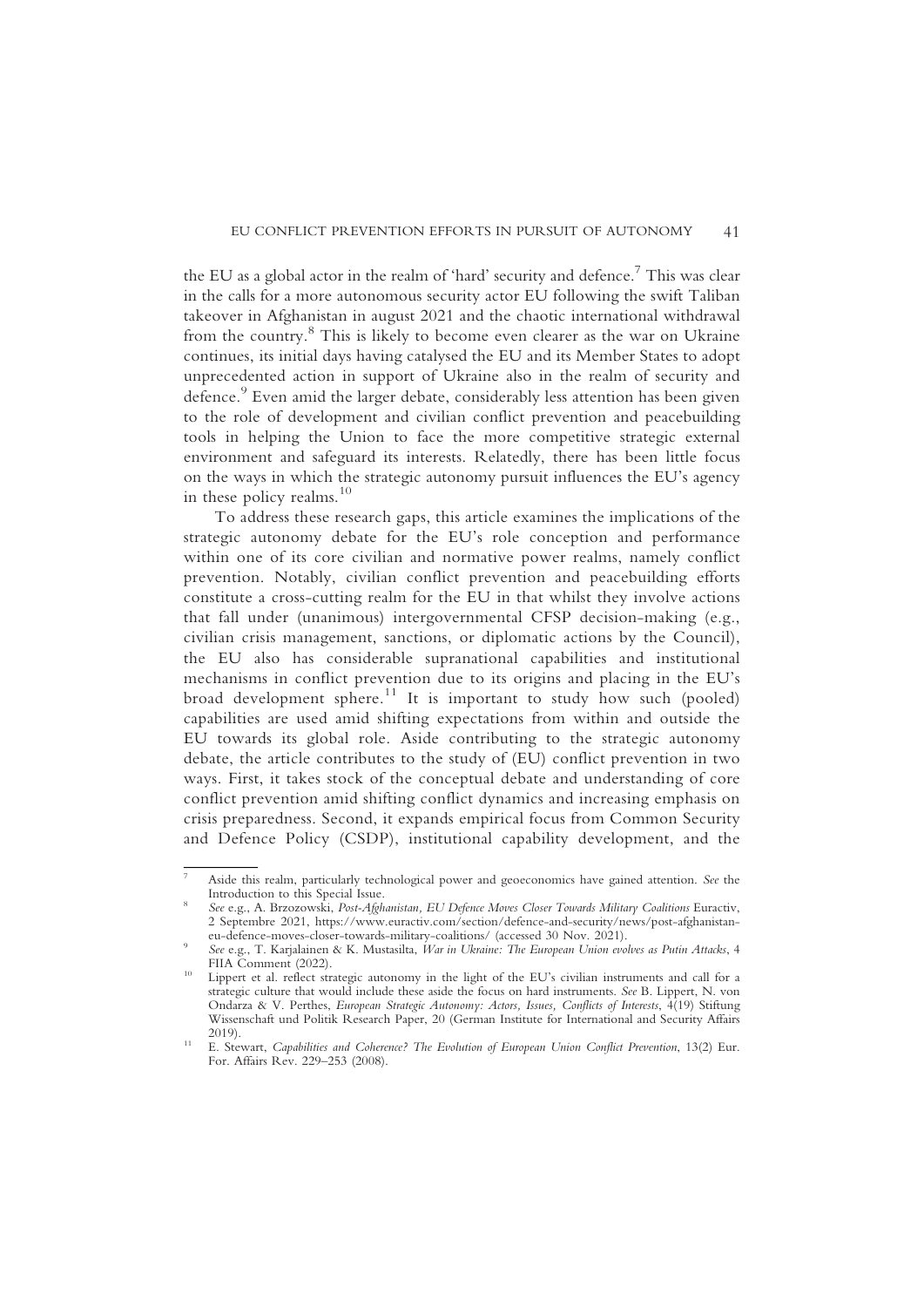Member States' efforts to the concrete uses of the Union's institutional conflict prevention instruments.<sup>12</sup>

The article continues with a short conceptual discussion regarding conflict prevention, demonstrating the considerable space for interpretation in calling something prevention. The (in)compatibilities between the EU's roles as a conflict preventor and peacebuilder and as an autonomous, more assertive actor are then discussed using the analytical tools of foreign policy role theory. On the one hand, the role conceptions do not necessarily contradict each other, and the relatively strong institutional and value basis for conflict prevention can give it added value in the strategic autonomy pursuit. Simultaneously, however, the contemporary external and interactive dimensions of role construction push the Member States and the EU to adopt a security-focused notion of crisis prevention in pursuit of (re-) gaining internal security and geopolitical agency. This induces role ambiguity and can weaken the EU's role conception and performance in conflict prevention, as indicated by the declining rhetorical adherence to conflict prevention. Empirically, an analysis of the use of the Instrument contributing to stability and peace (IcSP) in Africa and the EU's response to the conflict in Northern Mozambique point to a growing focus on security and geopolitical leverage in the use of conflict prevention means and funds.

## 2 CONCEPTUALIZATION(S) AND AMBIGUITIES REGARDING CONFLICT PREVENTION

Much like the notion of strategic autonomy, $13$  conflict prevention is not a new item on the EU's foreign and security policy agenda. While inherently part of the EU's internal raison d'être, the objective of preventing conflicts found its way also to the EU's foreign affairs already in the 1990s and has since become an important part of the EU's self-conception as a global actor.<sup>14</sup> The EU Programme for the Prevention of Violent Conflicts, the so called Gothenburg programme in 2001, first defined the ambitions and attributes of the EU in conflict prevention more explicitly: the programme referred to conflict prevention as a core foreign policy objective of the Union, a commitment that was reiterated by the European Security Strategy (2003), the Lisbon Treaty (2007), Council Conclusions (2011),

<sup>&</sup>lt;sup>12</sup> For research on these topics, see A.E. Juncos & S. Blockmans, *The EU's Role in Conflict Prevention and* Peacebuilding: Four Key Challenges, 4(2–3) Global Affairs, 131–140 (2018); R. Alcaro & M. Siddi, Lead Groups in EU Foreign Policy: The Cases of Iran and Ukraine, 8(2) Eur. Rev. Intl. Stud. 143–165 (2021); T. Karjalainen & V. Savolainen, *The EU's Strategic Approach to CSDP Interventions: Building a Tenet from Praxis*, 11 FIIA Analysis (2021).

<sup>&</sup>lt;sup>13</sup> See Helwig, supra n. 6, at 15.<br><sup>14</sup> Stewart, supra n. 11; T. Tardy, *The European Union – From Conflict Prevention 'Preventive Engagement'*, Still a Civilian Power Lacking a Strategic Culture, 62(3) Intl. J. 539–555 (2007).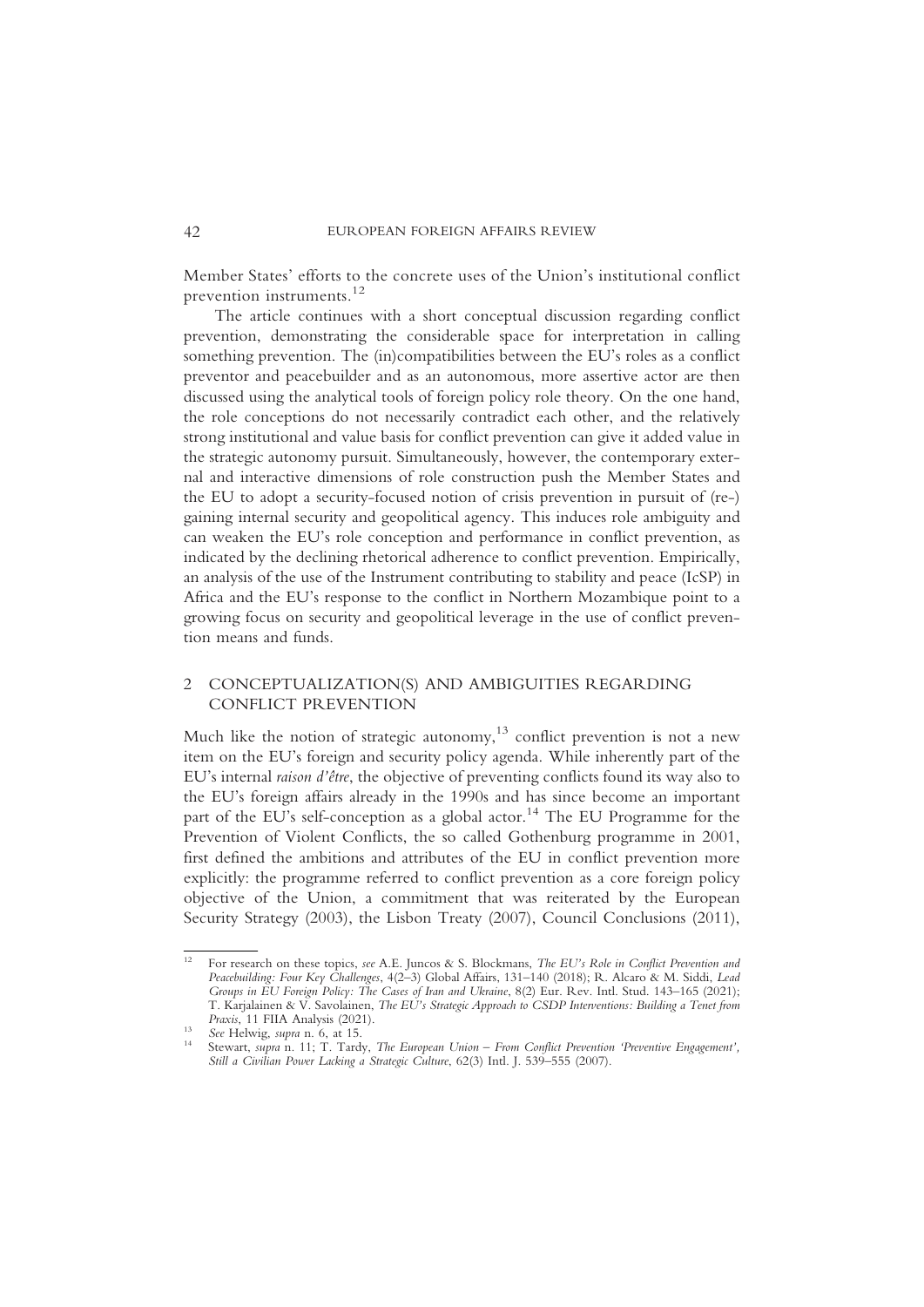and more recently the EUGS  $(2016)$ .<sup>15</sup> Beyond envisioning the EU's agency as one that contributes to conflict prevention at large, the programme defined a broad range of concrete means and tools instituting the EU's conflict prevention toolset. The categorization of these tools followed a common two-dimensional understanding of conflict prevention as falling under structural, or long-term prevention – engagements to tackle the root causes of conflicts, such as socioeconomic deprivation and inequalities, through development cooperation, for example – and operational, or short-term prevention – i.e., diplomatic efforts to defuse tensions and resolve them peacefully in situations of immediate threat of escalation.<sup>16</sup> Notably, the core attributes in the EU's understanding of conflict prevention have remained largely intact: The EUGS envisions an actor guided by the principle of contributing to peace and security and reiterates the dual commitment in addressing the 'root causes of conflict' and responding 'promptly' to early warning signs of conflicts. $17$ 

The EU's understanding of conflict prevention is largely in line with the dominant scholarly and practitioner conceptualizations, yet it also reflects some of the key ambiguities related to the concept. First, as others have noted, the EU understands conflict prevention both as a broad  $\dim -$  not unlike security – guiding all its foreign policy behaviour, and as a narrower set of tools aimed at preventing the escalation of specific conflict threats.<sup>18</sup> Regarding the narrower understanding, the EU policy documents set the aim at preventing violent and major escalation of conflicts to avoid protracted conflicts and high human suffering. This notion of preventing violent escalation is shared among most scholars who note that conflicts are a normal part of any social interactions, and the issue lies in the way they are handled (peacefully versus destructively).<sup>19</sup> Simultaneously, conflict prevention is separable from impeding violence and forcing peace through its emphasis on

<sup>15</sup> Council of the EU, EU Programme for the Prevention of Violent Conflicts (2001), https://data.consilium. europa.eu/doc/document/ST-9537-2001-REV-1/en/pdf; Council of the EU, European Security Strategy: A Secure Europe in a Better World (2003), https://www.consilium.europa.eu/media/30823/ qc7809568enc.pdf; Treaty of Lisbon, Ch. 1, Art. 10 A 2c (17 Dec. 2007); Council of the EU, Council Conclusions on Conflict Prevention (2011),

https://www.consilium.europa.eu/uedocs/cms\_data/docs/pressdata/EN/foraff/ 122911.pdf; EEAS, supra n. 1.<br><sup>16</sup> A. Ackermann, *The Idea and Practice of Conflict Prevention*, 40(3) J. Peace Research, 339–347 (2003);

Carnegie Commission on Preventing Deadly Conflict, Preventing Deadly Conflict. Final Report

<sup>(</sup>Carnegie Corporation of New York 1997).<br>17 EEAS, supra 1, at 18. 18<br>18 L. Davis, Betwixt and Between: Conceptual and Practical Challenges of Preventing Violent Conflict Through EU External Action, 4(2–3) Global Affairs 157–169 (2018); L. Davis, N. Habbida & A. Penfrat, EU-

CIVCAP: The EU's Capabilities for Conflict Prevention (European Peacebuilding Liaison Office 2017). <sup>19</sup> Carnegie Commission on Preventing Deadly Conflict, Preventing Deadly Conflict. Final Report (Carnegie Corporation of New York 1997); D. Carment & A. Schnabel, Introduction – Conflict Prevention: A Concept in Search of a Policy, in Conflict Prevention: Path to Peace or Grand Illusion? 1-10 (D. Carment & A. Schnabel ed., United Nations University Press 2003).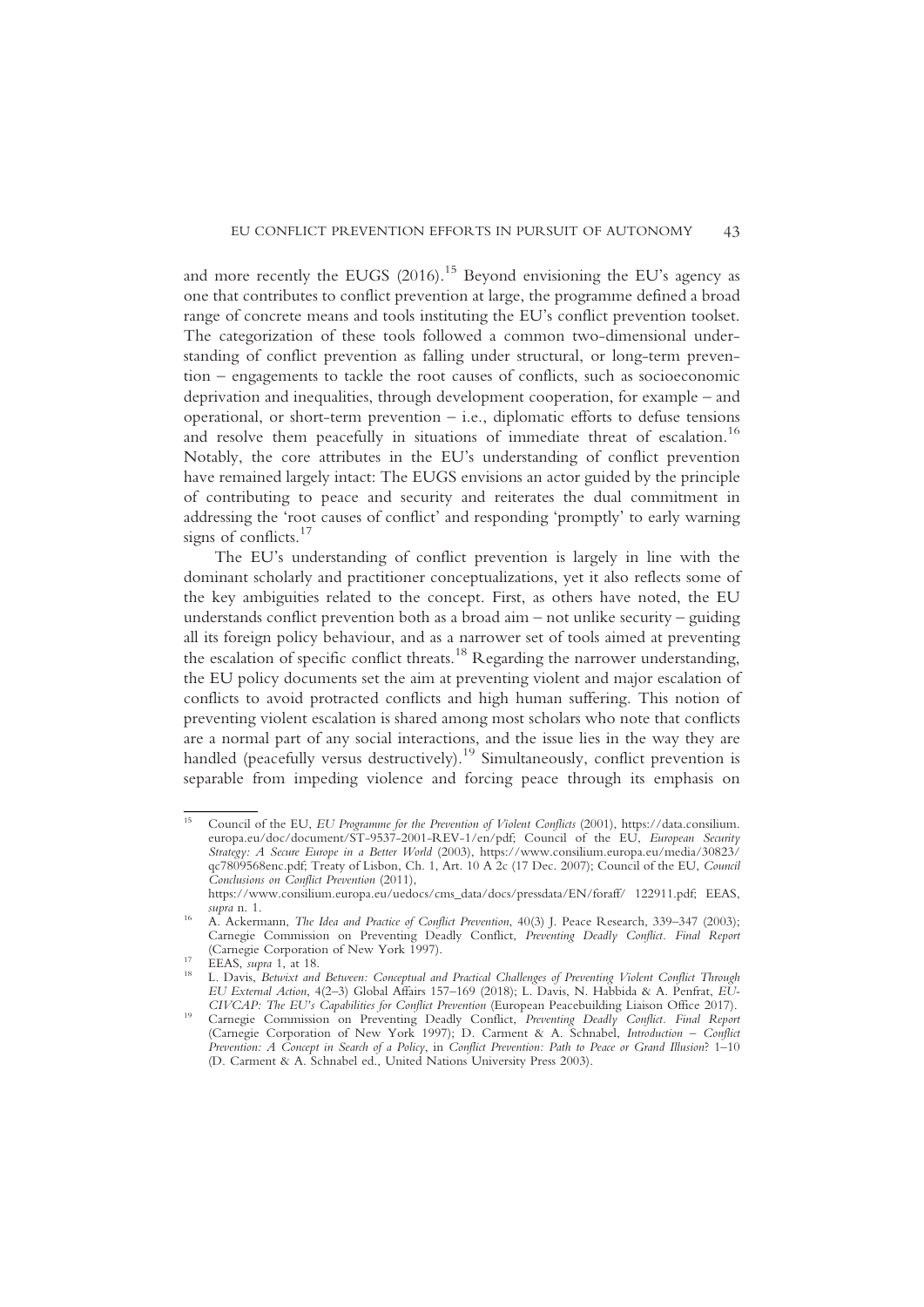supporting nonviolent ways to resolve and address conflictual relations. This ought to distinguish prevention conceptually from stabilization, another key term in the framework of the EU.20

A closely connected issue relates to the timing of conflict prevention. One approach holds that prevention has its space strictly in the pre-escalation phase and that stretching the concept to cover prevention of expansion and diffusion of conflicts decreases its added value.<sup>21</sup> Another perspective finds the added value of the concept more in the way it implies addressing the present and the future drivers of violent escalation of conflictual relations, hence maintaining relevance also after initial escalation.22 This wider notion of the momentum for conflict prevention is perhaps better in line with the multi-layered nature of contemporary conflicts and their high propensity to regionalize and internationalize. The EU's understanding of conflict prevention as a specific toolset situates preventive measures ideally to contexts before major escalation, prevention therefore being interlinked but separated from conflict management and resolution efforts. However, there is understanding among EU policy officials that the contemporary nature of conflicts makes clear separation between different conflict phases increasingly difficult.<sup>23</sup> Moreover, the broader understanding of conflict prevention as a foreign policy objective appears to cover all efforts to this aim at any phase of a conflict cycle.

Finally, timing relates to a question concerning the means of conflict prevention. Whether conflict prevention covers the so called 'hard' measures of military support and security operations is of relevance here. Prominent studies and theorizations build their conceptualization on conflict prevention around civilian means and maintain that conflict prevention rests on constructive action and support to early peaceful resolution rather than forcing of peace.<sup>24</sup> The EU also appears to understand the core tools within operational conflict prevention as civilian engagement in response to early warning signs of conflict escalation, for example by providing mediation support, facilitating negotiations, or supporting local initiatives.<sup>25</sup> Indicative of the embeddedness of these civilian tools in the EU's

<sup>&</sup>lt;sup>20</sup> See A. K. Talentino, Evaluating Success and Failure: Conflict Prevention in Cambodia and Bosnia, in Conflict Prevention: Path to Peace or Grand Illusion?, 70–87 (D. Carment & A. Schnabel eds, United Nations University Press 2003); Davis, supra n. 15, at 159.

<sup>&</sup>lt;sup>21</sup> See e.g., M. Lund, *Conflict Prevention: Theory in Pursuit of Policy and Practice*, in *The SAGE Handbook of Conflict Resolution*, 287–308 (J. Bercovitch, V. Kremenyuk & I. W. Zartman, eds, SAGE 2009).

<sup>&</sup>lt;sup>22</sup> Talentino, *supra* n. 20; L. Nathan, *When the Flames are Licking at the Door: Standing Mechanisms for Conflict Prevention*, 10(2) Global Pol'y 46–54 (2019).

<sup>&</sup>lt;sup>23</sup> Interviews with EEAS officials.<br><sup>24</sup> See P. Wallensteen, Reassessing Recent Conflicts: Direct v. Structural Prevention, in From Reaction to Conflict<br>Prevention: Opportunities for the UN System (O. Hampson & D.M. Malo

Prevention: Opportunities for the UN System (O. Hampson & D.M. Malone eds, Lynne Rienner 2002). <sup>25</sup> EEAS, Conflict Prevention, Peace Building and Mediation, https://eeas.europa.eu/topics/conflict-preven tion-peace-building-and-mediation/426/conflict-prevention-peace-building-and-mediation\_en (accessed 30 Nov. 2021).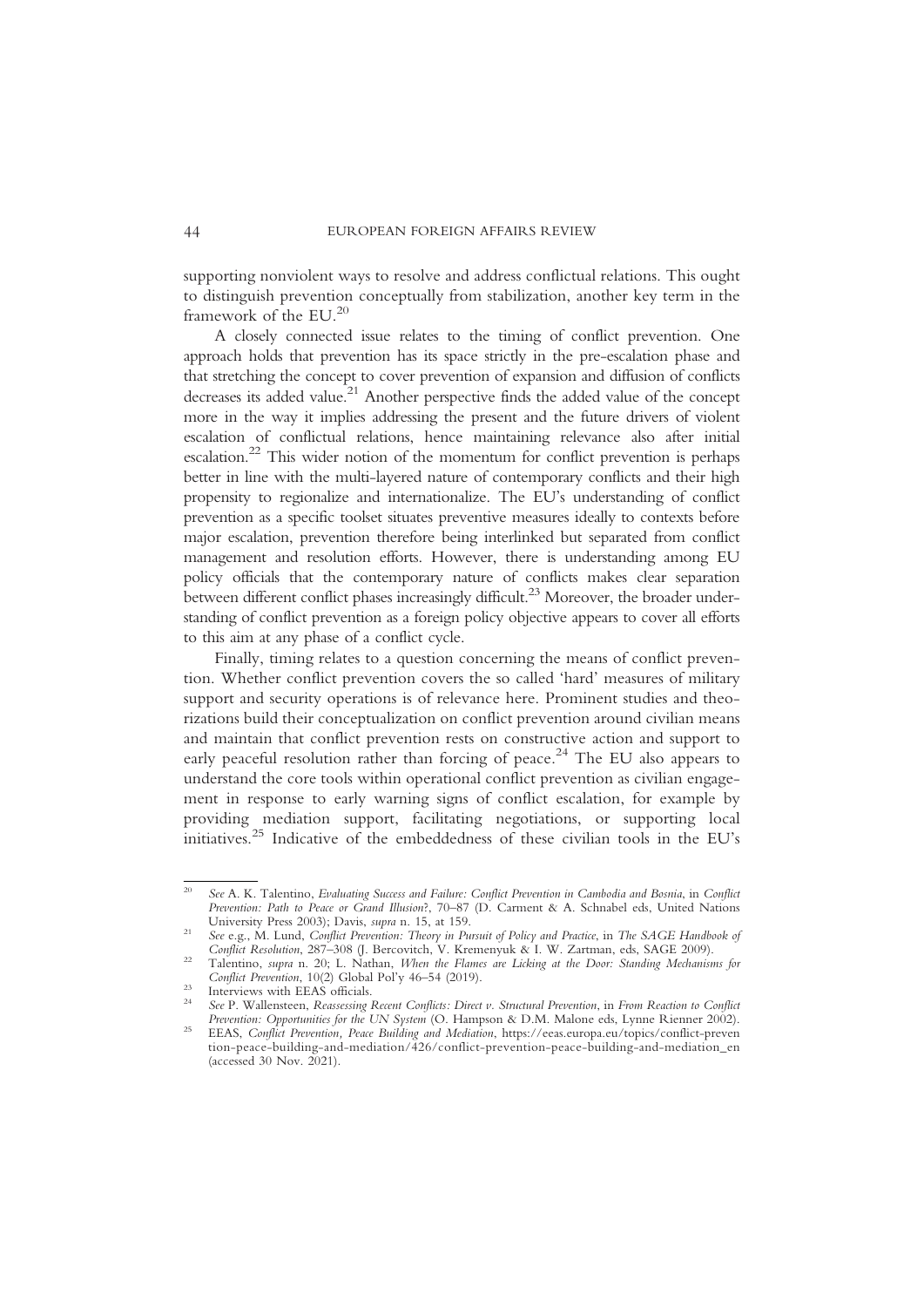common understanding of conflict responses is that efforts building on them have solicited intra-EU consent and foreign policy recognition even when they have been spearheaded by informal forums of differentiated cooperation and lead groups – such as in the case of the Normandy framework in the Donbas conflict.<sup>26</sup> Still, particularly when referring to conflict prevention as the broad policy objective, EU agents also often refer to investments in security and defence capabilities. For example, the adoption of the new off-budget instrument European Peace Facility to finance operational action under the CFSP with military or defence implications is stated to be aimed at enhancing the EU's ability to, among other things, 'prevent conflicts'. <sup>27</sup> Notably, the instrument is now being used to finance considerable material support - including lethal equipment - to Ukraine and its armed forces. This is the first time the EU uses the instrument's unprecedented provision to provide lethal equipment support to third parties.<sup>28</sup>

Given these on-going conceptual debates, it is not altogether straightforward to define conflict prevention. However, one can find consensus on its core attributes. Conflict prevention is generally understood to rely on civilian and constructive third-party support to address the drivers of violent escalation (i.e., escalatory actions and rhetoric, information dilemmas, trust issues) and to peacefully resolve a conflictual relation in a timely fashion, as well as to tackle the underlying motivations and opportunities for (continuing) violent mobilization. Subsequently conflict prevention can be understood as both structural and operational measures that aim at lowering the (potential) parties' rationale for future armed mobilization in a vulnerable context or during an ongoing conflict process.29 In concrete terms, mediation efforts, preventive diplomacy, support to national or local dialogues, and structural measures building on conflict analyses to lower the risk of violent escalation are among the core means of conflict prevention. Whilst military and security operations and support to such can contribute to conflict prevention by helping cessation of violence and opening space for peaceful resolution, they fall outside the core ethos of prevention on their own in that they do little to address the past and future relational drivers of violent escalation.

Still, the ambiguities regarding the scope of conflict prevention are meaningful in that they give room to diverse interpretations of the types of foreign policy efforts that an actor – such as the EU or its Member States – can present as conflict preventive. As the next sections discuss, changes in the broader strategic

<sup>&</sup>lt;sup>26</sup> See Alcaro & Siddi, *supra* n. 12.<br><sup>27</sup> EU Commission, *European Peace Facility*, https://www.consilium.europa.eu/en/policies/european-<br>peace-facility/ (accessed 25 Nov. 2021).

peace-tacility/ (accessed 25 Nov. 2021).<br><sup>28</sup> Karjalainen & Mustasilta, *supra* n. 9.<br><sup>29</sup> K. Mustasilta, *The Future of Conflict Prevention - Preparing for a Hotter, Increasingly Digital and Fragmented* 2030 (European Union Institute for Security Studies 2021).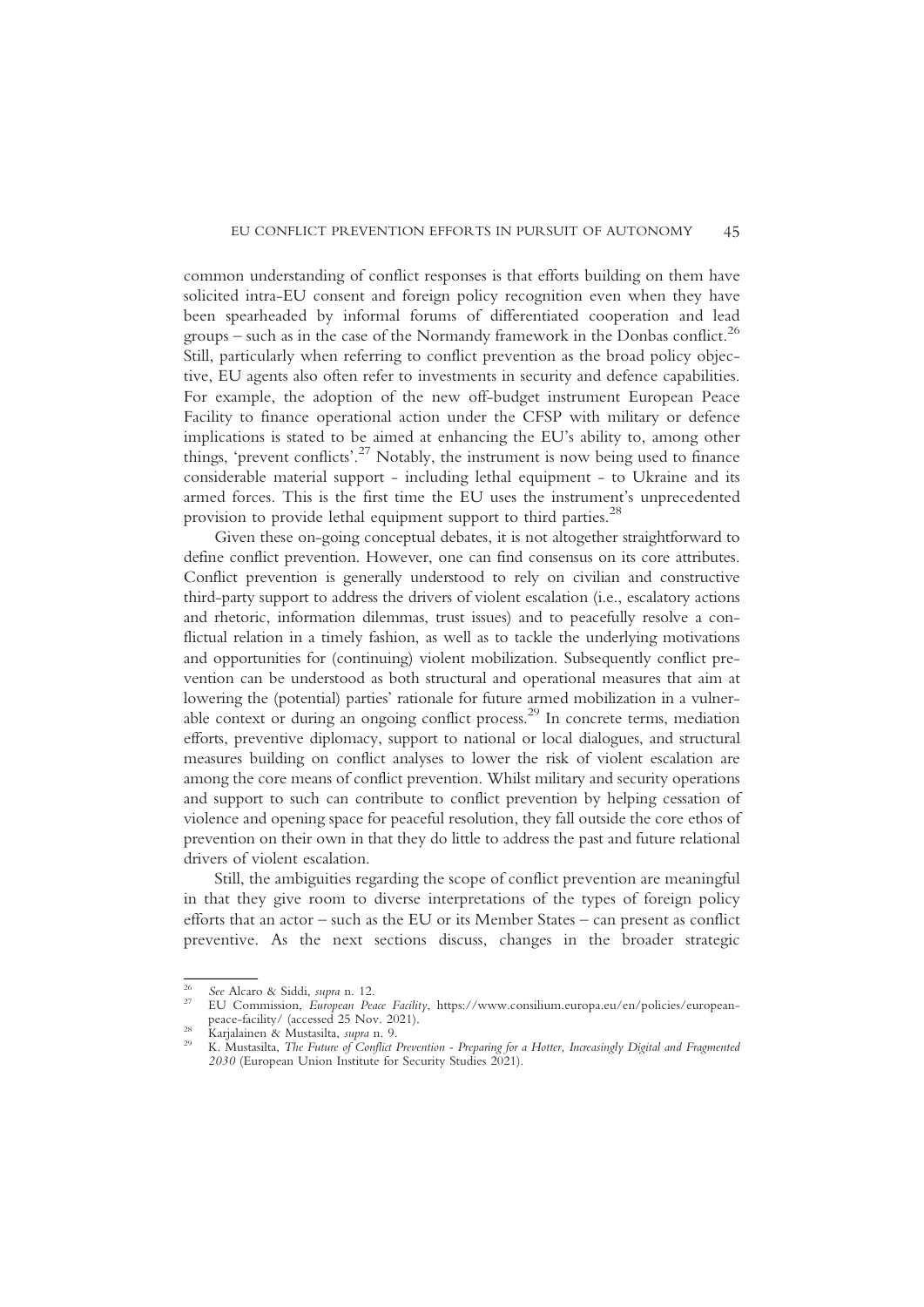environment of the EU's CFSP appear to further catalyse shifts in these interpretations, which then shapes the EU's foreign policy role conceptions and the ways they are performed.

## 3 (IN)COMPATIBLE STRATEGIC AUTONOMY AND CONFLICT PREVENTION ROLES?

The EU's common foreign policy behaviour – like any international actor's – is not random or issue-specific and can be approached through the notion of foreign policy roles that are (re-)constructed in an interplay of agents and structures that constrain them.<sup>30</sup> Foreign policy roles can be thought of as non-static yet consistent frames for how an actor is placed and acts in a given foreign policy context, embodying both that actor's own self-image, intentions, and norms as well as other actors' expectations towards and interaction with the actor.<sup>31</sup> As roles are interactive and contextually embedded, an actor can conceive multiple roles that guide its behaviour: the EU has been associated to play the roles of a regional stabilizer, promoter of democracy and human rights, global economic power, and, indeed, conflict preventor and peacebuilder, for example.<sup>32</sup> A more autonomous and geopolitically assertive EU can also be understood as an evolving role conception, one that has been catalysed by changes in both the external environment and the EU's and its Member States' own intentions and that is being socialized alongside the Union's other role concepts.

Notably, there is nothing inherently conflictual in an actor conceiving multiple roles as these tend to be salient in different foreign policy contexts. When compatible, the various role conceptions can be understood to form a stable roleset for an actor. This is a more general role that situates the actor vis-à-vis other actors and is constrained and held together by the actor's central norms and values.<sup>33</sup> The notions of a civilian or a normative power EU have been interpreted as having played such a general foreign policy role for the EU. $^{34}$  Coined by Duchêne and Manners respectively, these terms characterize and proscribe the role of the EU vis-à-vis other international powers based on the quality of its influence: the EU's power is conceived and expected to rely on 'civilian forms of influence and action'; on cooperative and benign action that rests on upholding and promoting values such as peace and human rights and that changes the world

<sup>&</sup>lt;sup>30</sup> See O. Elgström & M. Smith, *Introduction*, in *The European Union's Roles in International Politics: Concepts* and *Analysis*, 1–10 (O. Elgström & M. Smith eds, Routledge 2006).

and Analysis, 1–10 (O. Elgström & M. Smith eds, Routledge 2006).<br>32 L. Aggestam, Role Theory and European Foreign Policy, in The European Union's Roles in International Politics: Concepts and Analysis, 11–29 (O. Elgström & M. Smith eds, Routledge 2006).<br><sup>33</sup> Ibid. <sup>34</sup> Ibid.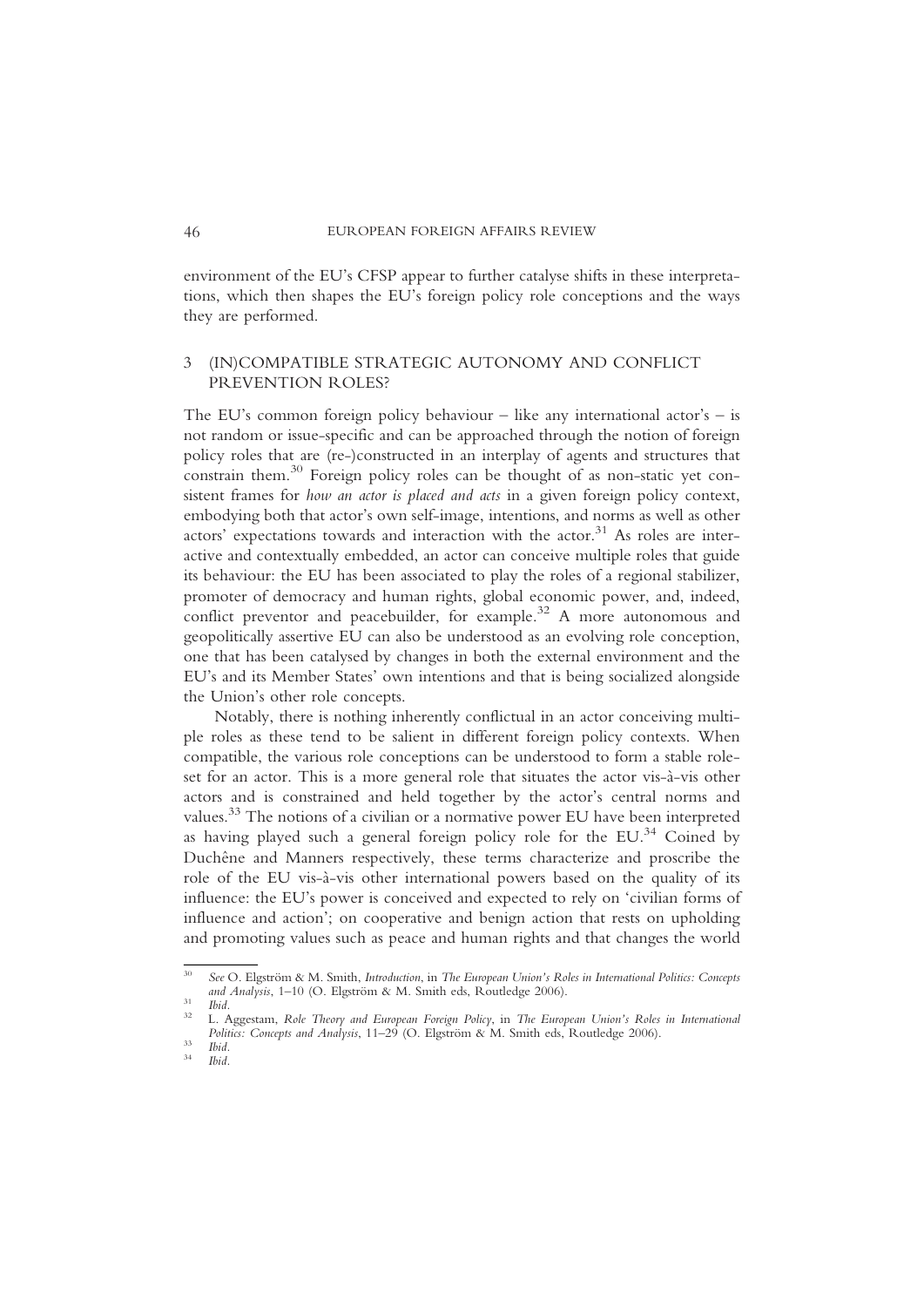by changing what is normal.<sup>35</sup> Nevertheless, foreign policy role ambiguity and conflict can take place when an actor's dominant role conceptions are inconsistent in terms of their normative basis and objectives or the meaning and centrality of specific roles, thus becoming incompatible. Major shifts in the actor's environment and interactions, such as the ones discussed in the introductions to this article and the Special Issue, can induce role conflicts by shaping expectations and intentions (including that of the Member States) regarding an actor's role. Role conflicts can lead to considerable foreign policy change by opening space for dissent and evolution concerning the actor's general orientation within the international system.<sup>36</sup> From this perspective, the puzzle about the implications of the strategic autonomy debate becomes a question on the extent to which its construction process is (in)compatible with EU's conflict prevention and peacebuilding role and how it shapes the EU's role stability and concrete foreign policy behaviour.

On the one hand, this question can be viewed as falling under an older debate on whether the EU's pursuit to play a more militarily substantiated security and defence role is compatible with its general role as a civilian or normative power (and thus its conflict prevention role conception).37 While the pursuit of a more military substantiated global role appeared at first ill-fitting to the notion of civilian power EU, later accounts have sought to reconcile the incompatibilities by emphasizing the shared normative basis of both civilian and security/military power EU.38 Aggestam, for example, has referred to 'ethical power EU' to capture the shift in the EU's foreign policy role that accommodates 'hard' power capacity pursuit while having the ground for all role conceptions still firmly in the established norms (e.g., peace) and objectives (sustainable international peace).39 Maull attests that '[s]o long as the EU's military means are used to pursue civilian or normative needs, the Union is a civilian or normative power'. <sup>40</sup> Still others have suggested – both in response to early days of aspirations for more robust CSDP and in the light of the strategic autonomy debate in recent years – that acquiring a more strategic role and military capabilities can in fact strengthen the EU's normative agency as it helps to protect and promote the Union's norms and values.<sup>41</sup>

<sup>&</sup>lt;sup>35</sup> F. Duchêne, *Europe's Role in World Peace*, in *Europe Tomorrow: Sixteen Europeans Look Ahead* (R. Mayne ed., Fontana 1972); I. Manners, *Normative Power Europe: A Contradiction in Terms?*, 40(2) J. Com. Mkt.<br>Stud. 235–258 (2002).

 $\frac{36}{37}$  Aggestam, *supra* n. 31.<br><sup>37</sup> This debate first became salient amid the post-Cold war systemic changes and the EU's perceived failure to prevent major escalation of conflicts particularly in the former Yugoslavia.<br><sup>38</sup> See e.g., R. Whitman, *Muscles from Brussels: The Demise of Civilian Power Europe?*, in *The European* 

Union's Roles in International Politics: Concepts and Analysis, 101-117 (O. Elgström & M. Smith eds, Routledge 2006).

<sup>&</sup>lt;sup>39</sup> L. Aggestam, *Introduction: Ethical Power Europe?*, 84(1) Intl. Affairs 1–11 (2008).<br><sup>40</sup> H. Maull, *Europe and the New Balance of Global Order*, 81(4) Intl. Affairs 781–782 (2005).<br><sup>41</sup> For an overview of the academi of Normative Power, 40–84 (Brill 2015); for a more recent discussion, see Lippert et al., supra n. 10.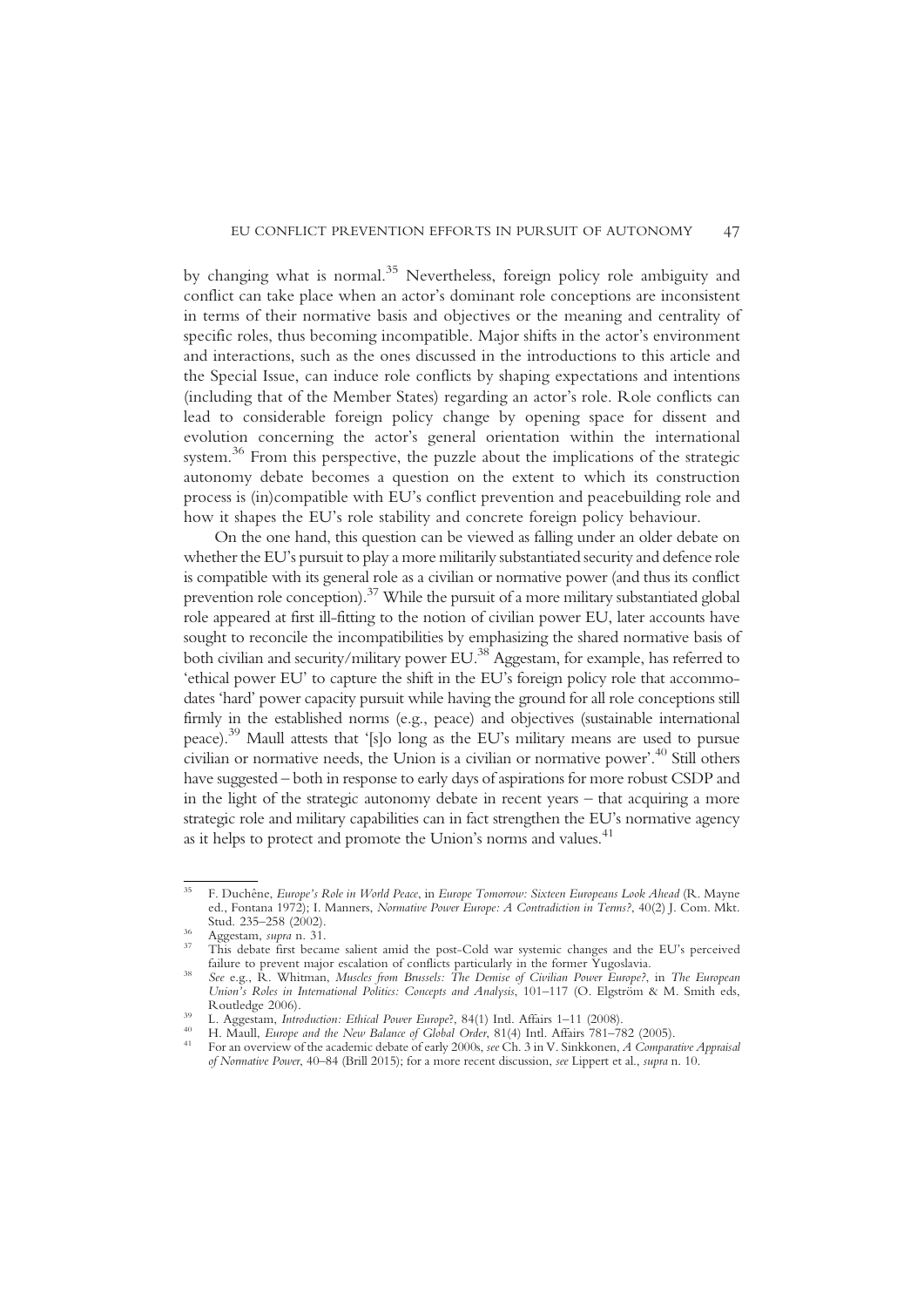48 EUROPEAN FOREIGN AFFAIRS REVIEW

From this perspective, the EU conceiving a more strategically autonomous role would not automatically challenge its conflict prevention role, provided that both role conceptions would remain tied to the values of preserving and building peace, human rights, and democratic and rule of law principles, even if this would be done in a more pragmatic manner. The shared normative basis would suffice to create compatibility in the 'ethical power EU' in which playing a more security and defence capable role would in fact contribute to the EU's ability to preserve peace and prevent conflicts. Simultaneously, investing in the EU's diplomatic and civilian capabilities would equally serve a more strategically autonomous agency. Herrberg, who writes fromwithin the EU's External Action Service and its Directorate Integrated Approach to Stability and Peace (ISP), refers to the latter when arguing that mediation remains a pivotal tool for the EU 'even and maybe because the EU is emerging as a geopolitical actor with a declared political will for enhanced EU military capacity'.<sup>42</sup>

Indeed, looking at the considerable development in the EU's policy and institutional capabilities over the last decade, conflict prevention appears to stand on a solidifying ground amid the strategic autonomy pursuit. Besides conflict prevention featuring saliently in the EU's integrated approach, the establishment of the External Action Service (EEAS) and the subsequent organizational reforms there facilitate growing in-house expertise and capacity to spearhead and mainstream a more conflict preventive EU culture. The establishment and continuous development of the EU's Conflict Early Warning System (CEWS) that the Directorate ISP manages, as well as the newly established annual reporting to the Council on the EU's conflict prevention and crisis response are examples of this.<sup>43</sup> Moreover, the EU's resources to tap into for early mediation efforts have been fostered, and EU institutions' overall contribution to civilian peacebuilding and conflict prevention and resolution have substantially increased in recent years.<sup>44</sup> Given the institutional basis and evolution of the EU's civilian conflict prevention capabilities, it could be expected that the civilian conflict preventor role would offer the EU and its Member States a relatively affordable and politically plausible mechanism to showcase European autonomy. This is especially so as it suits relatively organically to the general role of a normative or ethical power EU in comparison to the joined military capacity aspirations that have proved difficult to attain in the face of diverse Member States.

<sup>&</sup>lt;sup>42</sup> A. Herrberg, *Translating the Peace Ambition Into Practice: The Role of the European External Action Service in EU Peace Mediation, 26(1) Eur. For. Affairs Rev. 135 (2021).* 

<sup>&</sup>lt;sup>43</sup> See Council for the EU, 2019 EEAS Conflict Prevention and Crisis Response Lessons Report (2020), https://data.consilium.europa.eu/doc/document/ST-9510-2020-INIT/en/pdf (accessed 15 Nov. 2021); L. Musiol, Better Early than Sorry: How the EU Can Use its Early Warning Capacities to Their Full Potential, PeaceLab (2019), https://peacelab.blog/2019/10/better-early-than-sorry-how-the-eucan-use-its-early-warning-capacities-to-their-full-potential (accessed 25 Nov. 2021). <sup>44</sup> Herrberg, supra n. 41; Mustasilta, supra n. 28.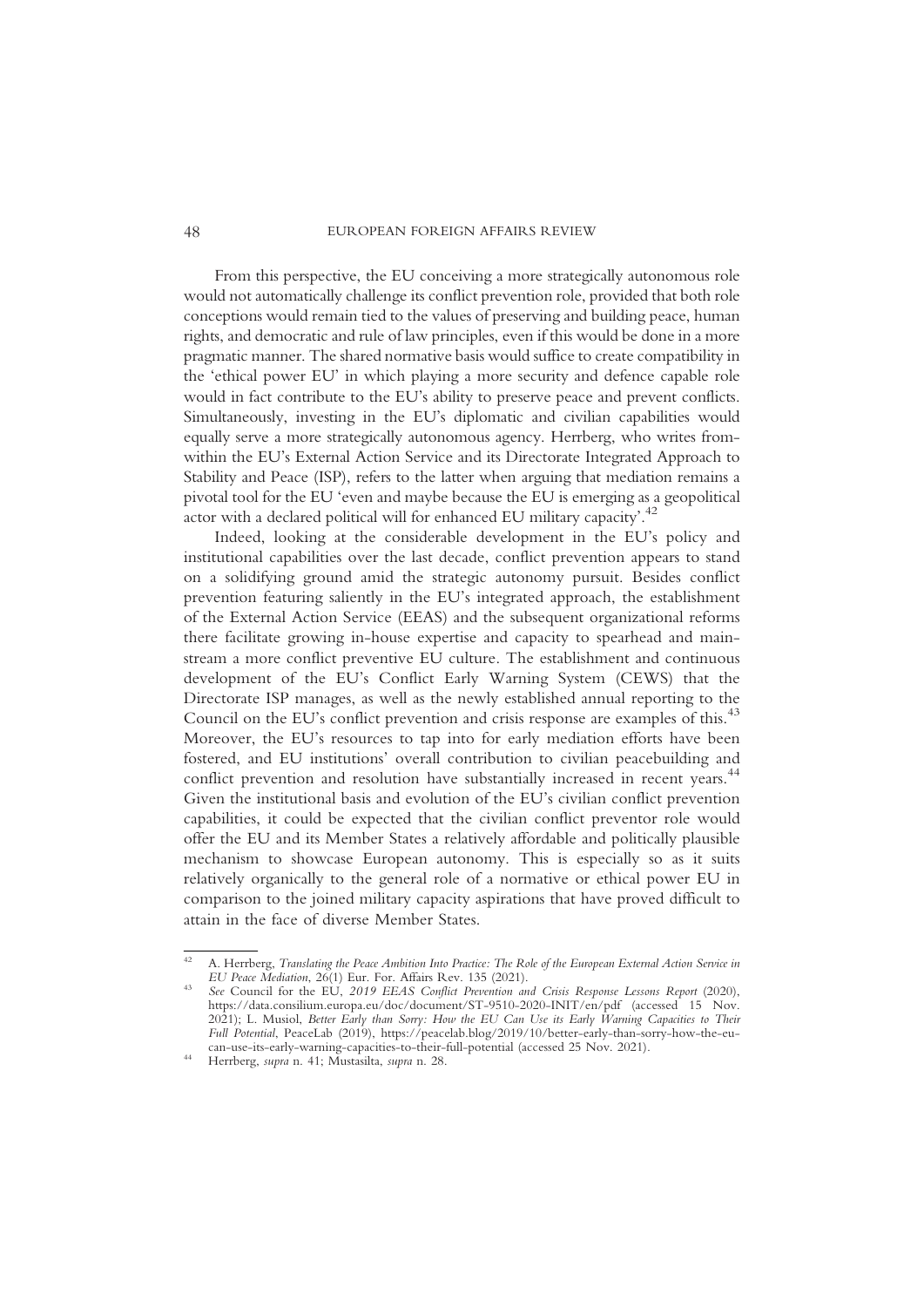On the other hand, there are significant differences in how the EU's role as a more autonomous foreign and security power is constructed today in comparison to the security and defence role aspirations in the early 2000s. These differences relate to the more salient prioritization of internal security and geopolitical needs aside (and beyond) normative needs in motivating the intent. The HR/VP Josep Borrell has expressed this prioritization when stating that pursuing more autonomous (security) agency is about 'political survival'and stems from the recognition that EU needs to practice the language of power as 'Europe is in danger'. <sup>45</sup> Although the content of the more autonomous EU is still being debated, strengthening the EU's own security and status in a more competitive world seem to form the core motivations (and will likely strengthen as such due to the ongoing war in Ukraine).46 This marks a considerable departure from the conception of military (and broadly 'hard') capabilities serving first and foremost the EU's efforts to support peace, human rights, and democracy in its international interactions in situations where the civilian tools require backing.<sup> $47$ </sup> This is not to say that the EU would not consider its role anymore as 'a force for good' and one that aims at preventing conflicts and preserving peace. However, in a system that the Member States and the EU institutions (rightly) perceive as increasingly threatening (both in terms of threat intensity and versatility) and competitive, preserving peace is more saliently tied to its value for the EU's own security and geopolitical agency rather than simply to the value of peace. This marks a shift in the centralization of norms and values guiding the EU's foreign policy role(s), which can exacerbate role conflict within the EU and result in ambiguities or change in concrete foreign policy behaviour.

Two types of implications emerge for the EU's conflict prevention role. The second one relates to the ambiguities in the concept of conflict prevention and the instrumentalization of conflict prevention for (the EU and partner states') security. This is analysed empirically in the next section. The first one relates to the overall implications for the political status of conflict prevention as EU's foreign policy priority. As captured in the notion of principled pragmatism in the Global Strategy, there is a conception that the EU needs to add political realism and strategic assessment into its toolbox aside its 'idealistic aspirations' to perform better in the geopolitical competition and to safeguard its ideals.<sup>48</sup> Paradoxically, to protect its value-based interests, the hardened interactive realm pushes the EU to invest in means and capabilities that correspond to the securitized means of its geopolitical

<sup>45</sup> J. Borrell, Why European Strategic Autonomy Matters, EEAS (2020), https://eeas.europa.eu/headquar ters/headquarters-homepage\_en/89865/Why%20European%20strategic%20autonomy%20matters (accessed 30 Nov. 2021); R. Emmott, 'Europe is in Danger': Top Diplomat Proposes EU Military Doctrine, Reuters (10 Nov. 2021), https://www.reuters.com/world/europe/europe-is-danger-top-diplomatpropose-eu-military-doctrine-2021-11-10/ (accessed 12 Nov. 2021).<br>
<sup>46</sup> Delphin, *supra* n. 2.<br>
<sup>47</sup> Aggestam, *supra* n. 38.<br>
<sup>48</sup> EEAS, *supra* n. 1.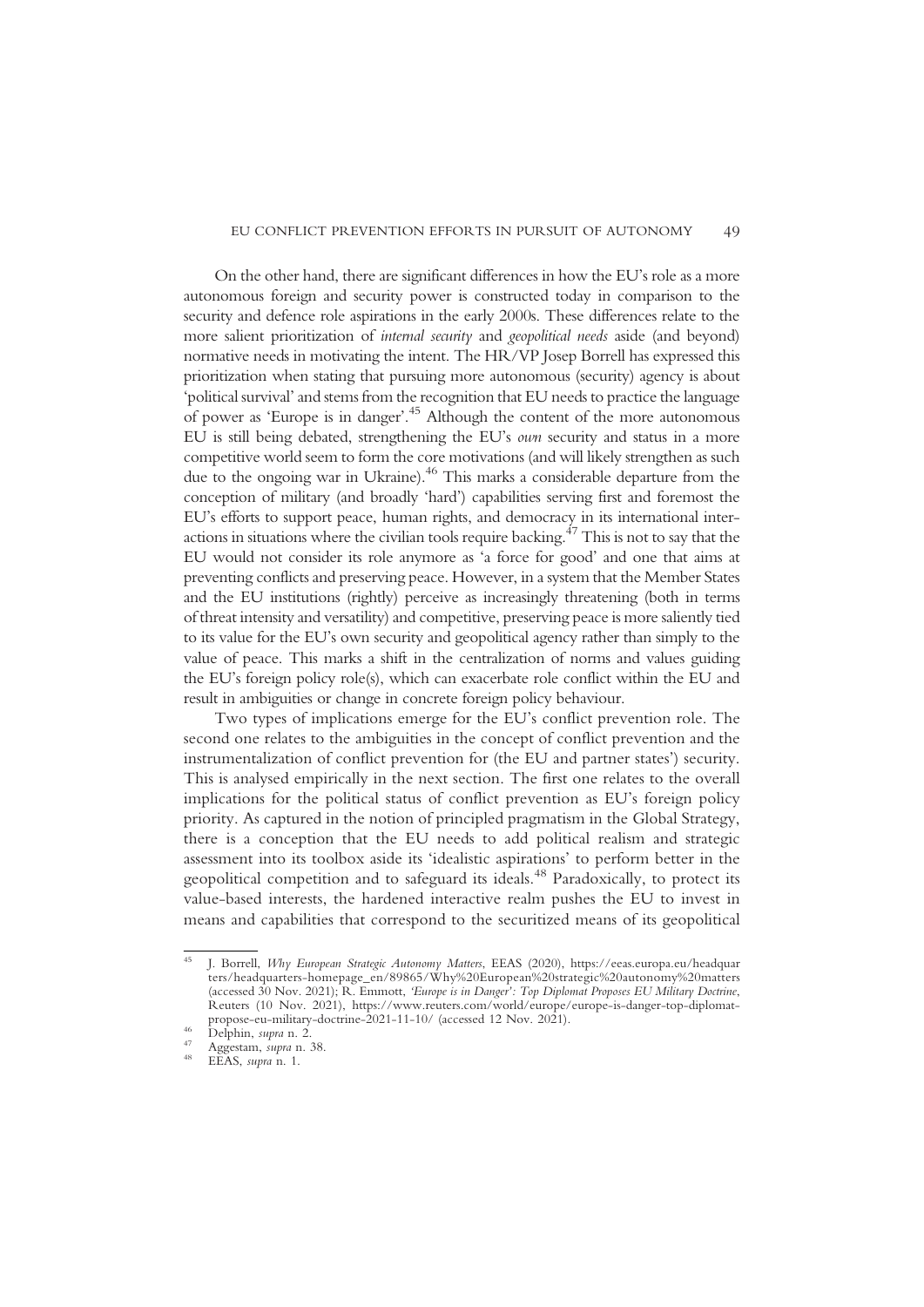competitors in order to gain leverage vis-à-vis them in the international arena. A concrete example of this is the use of geopolitical motivations to justify investments in the EU's capabilities to provide more effective military capability support to third parties. The argument (put forward by some Member States but also EU officials) that less benign actors will fill in the void and gain leverage vis-à-vis the EU if it does not strengthen its security-centred support demonstrates a perceived connection between the intent of maintaining international status and investing in more 'pragmatic' foreign and security policy means.<sup>49</sup>

Notably, there does not seem to be such association between the EU's aspirations of international geopolitical influence and core conflict preventive efforts. In fact, conflict prevention is justifiably perceived as politically sensitive as it intervenes in a country's internal political affairs by suggesting a looming conflict (rather than a security crisis) and tackles its societal drivers and incompatibilities. Indeed, the changed geopolitical environment is seen to render it ever more difficult to advocate political support for EU conflict prevention efforts.<sup>50</sup> Even if not considered counter-productive, core conflict preventive efforts are presented as quasi-optimal from the perspective of geopolitical competition. Policy recommendations on strategic autonomy advice the EU to maximize its leverage over the use of its funds in crisis regions and lament that the EU's significant humanitarian and development investments tend to produce little (geopolitical leverage) in return.<sup>51</sup> Moreover, whilst EU actors consider improved security and defence capabilities as imperative for strategic autonomy, relying mainly on normative power is equated with 'passivity'. <sup>52</sup> The absence of commentaries and analyses on the role of the EU's conflict prevention and peacebuilding efforts in strengthening the Union's competitiveness and autonomy is indicative of the conceived distance between the two roles. That many of the central attributes of conflict prevention, including support to human rights, inclusive governance and rule of law, are increasingly challenged as central norms not only outside the EU but also by some EU Member States adds to their political sensitivity and may weaken the centrality and consistency of the conflict preventor role conception.

Figure 1 replicates Stewart's analysis of the rhetorical use of conflict prevention in the Public Register of Council Documents, indicating a downward trend in

<sup>&</sup>lt;sup>49</sup> See E. Hagström Frisell & E. Sjökvist, To Train and Equip Partner Nations – Implications of the European Peace Facility (FOI: International Military Missions 2021); G. Gressel & N. Popescu, The Best Defence: Why the EU Should Forge Security Compacts with its Eastern Neighbours (European Council on Foreign Relations 2020).

<sup>&</sup>lt;sup>50</sup> Interview with an EEAS official.<br>
<sup>51</sup> M. Leonard & J. Shapiro, *Strategic Sovereignty: How Europe can Regain the Capacity to Act* (European Council on Foreign Relations 2019).

<sup>&</sup>lt;sup>52</sup> J. Borrell, Europe Cannot Afford to be a Bystander in the World: We Need a 'Strategic Compass', EEAS (2021), https://eeas.europa.eu/headquarters/headquarters-homepage/105369/europe-cannot-afford-be-bystan der-world-we-need-%E2%80%9Cstrategic-compass%E2%80%9D\_en (accessed 25 Nov. 2021).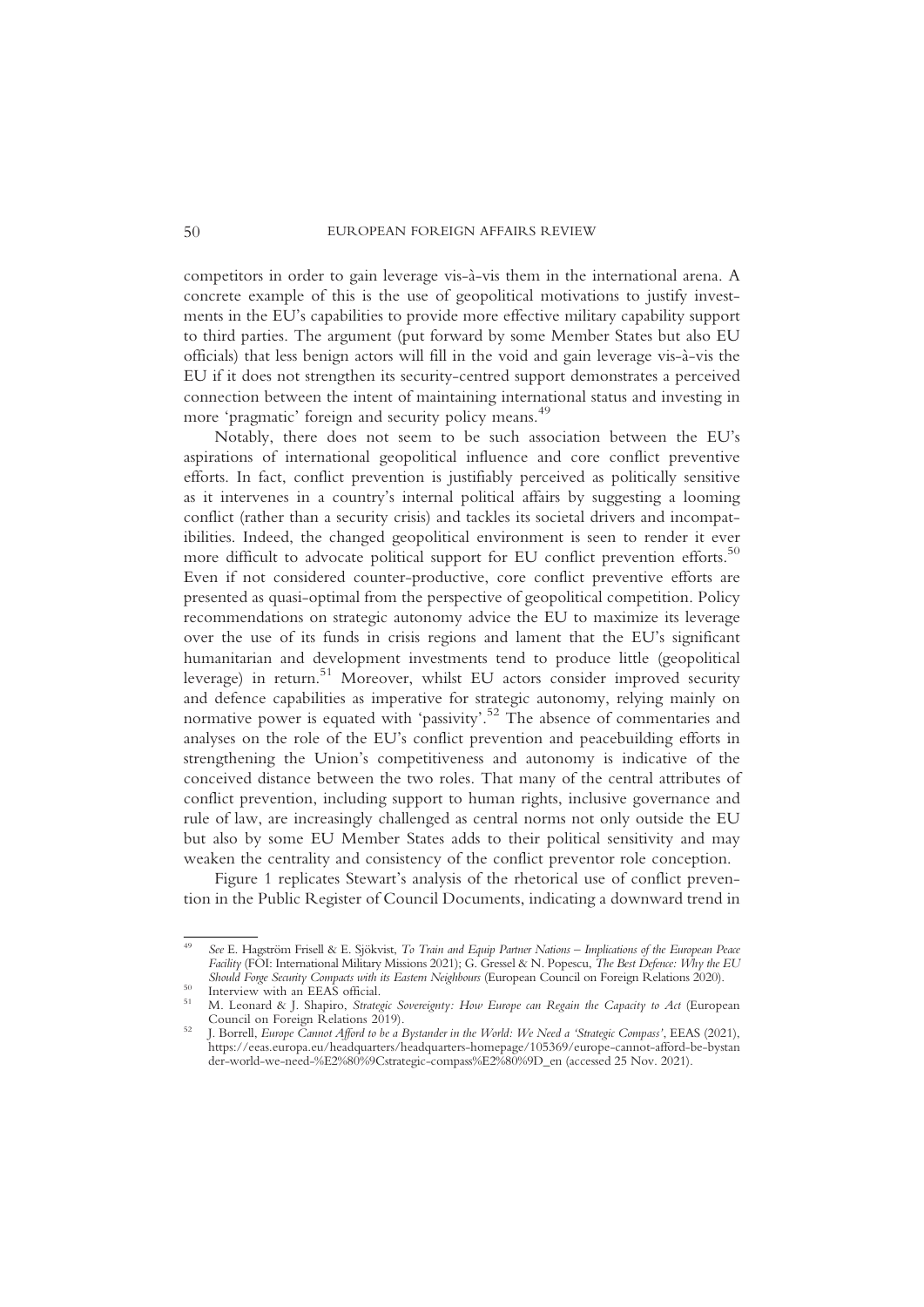the explicit reference to conflict prevention in the last decade.<sup>53</sup> Looking solely at the EU's developed institutional capabilities for conflict prevention, one would expect the graph to point upwards (as did Stewart's graph for early 2000s). However, the graph becomes more understandable when taking into consideration the increased pressures on the EU's foreign policy role in a more competitive international environment where the EU is expected to take more responsibility over its own (and regional) security amid aspiring to 'advance a better world',<sup>54</sup> and where pushing for core conflict prevention may appear geopolitically counterproductive. Whilst the rhetorical trends do not tell us about the concrete conflict preventive efforts of the EU, which may not be explicitly referred to as prevention and that also take place through wider multilateral forums (e.g., the UN, through supporting regional organizations), they do pose questions over the (shrank) de facto political appetite among the EU decisionmakers for conflict prevention.

Figure 1 Number of Publicly Available Documents in the Public Register of Council Documents with 'Conflict Prevention' Included in the Text (2012–2020).



<sup>53</sup> Stewart, *supra* n. 11, at 237.<br>54 EEAS, *supra* n. 1, at 8.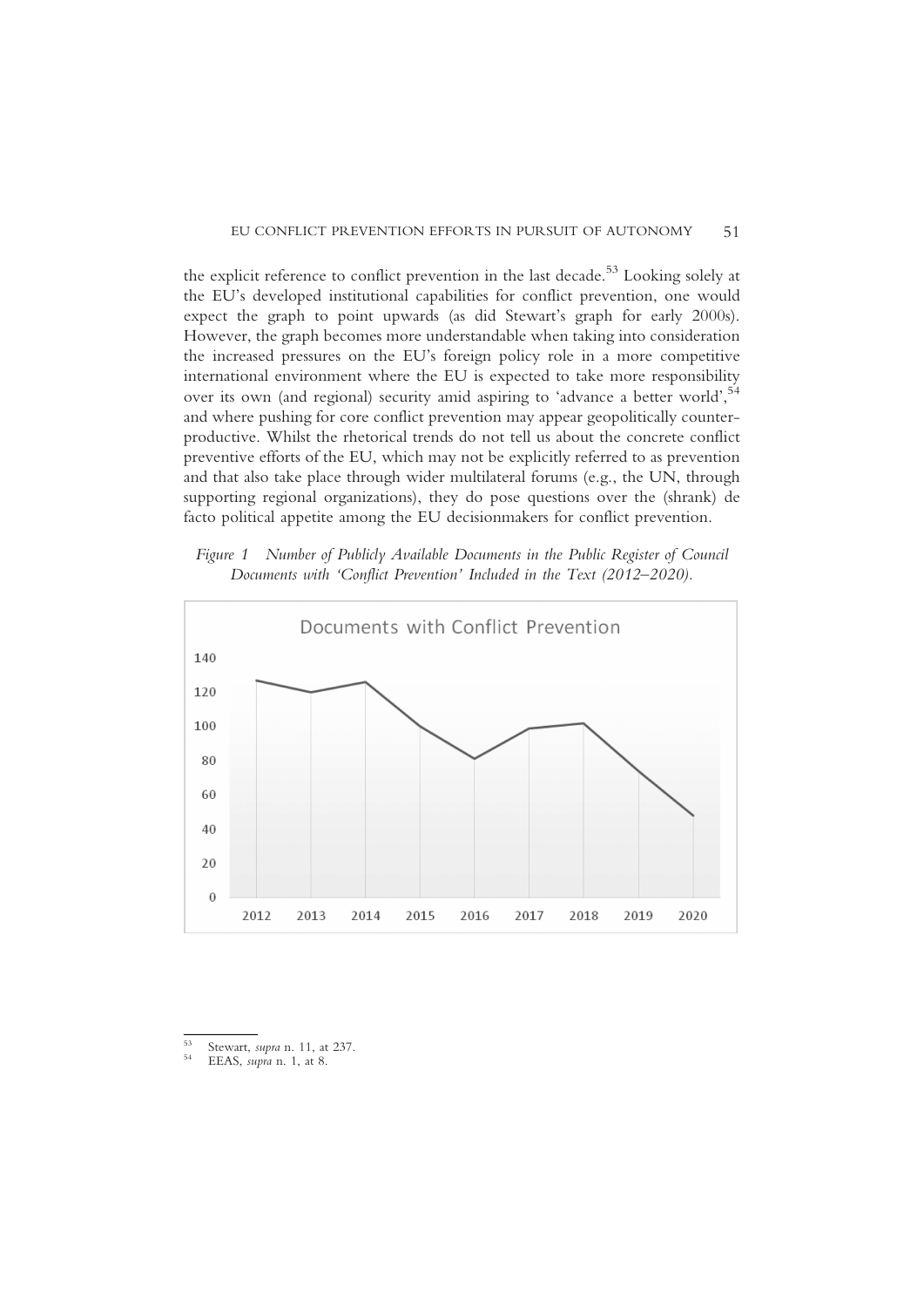## 4 EMPIRICAL SHIFTS IN THE EU'S CONFLICT PREVENTION PERFORMANCE

This section turns to an analysis of the concrete performance and use of the EU's institutional conflict prevention capabilities. The conceptual ambiguity pertaining conflict prevention can make the EU's conflict preventor role amenable to the EU's internal security concerns and geopolitical interests, particularly as the strategic autonomy pursuit still misses consolidated operationalization. Such instrumentalization has been discussed in connection to securitization of the EU's broader development efforts, i.e., prioritization of the EU's and partner governments' security interests and the subjugation of other development priorities under security objectives.<sup>55</sup> The section analyses the over-time use of the EU's main conflict prevention and civilian response instrument, the IcSP, in Africa. It also zooms into the EU responses to the escalation of armed conflict in Northern Mozambique to exemplify and contextualize the discussion.

#### 4.1 ICSP AND CONFLICT RESPONSES IN MOZAMBIQUE

The IcSP was the EU's main financial instrument in 'crisis response, conflict prevention, peace-building and crisis preparedness, and in addressing global and trans-regional threats' for the budget period of 2014–2020.56 With an overall budget of EUR 2,3 billion, the instrument succeeded the Instrument contributing to Stability and expanded it with a purpose of strengthening focus on conflict prevention and peacebuilding.57 Substantially, the instrument encompassed responses to emerging crises and conflict situations (article 3), support to conflict prevention, peacebuilding and crisis preparedness at various levels (article 4), and assistance to addressing global and transnational threats (e.g., terrorism, article 5), with management provided by the Service for Foreign Policy Instruments (for articles 3 and 4) and the Directorate-General for International Cooperation and Development<sup>58</sup> (article 5) in close cooperation with the EEAS.

<sup>55</sup> See J. Bergmann, A Bridge Over Troubled Water? The Instrument contributing to Stability and Peace (IcSP) and the Security-Development Nexus in EU External Policy, 6 Discussion Paper (Deutsches Institut für Entwicklungspolitik 2018).

<sup>&</sup>lt;sup>56</sup> European Parliament and the Council of the EU, Regulation Establishing an Instrument Contributing to Stability and Peace, 230/2014 (11 Mar. 2014). In the beginning of 2021 and the new multiannual budget, the IcSP became part of a new Neighbourhood, Development and International Cooperation Instrument (NDICI), i.e., the Global Europe. European Commission, Neighbourhood, Development and International Cooperation Instrument (NDICI) – 'Global Europe', https://ec.europa.eu/international-part<br>nerships/system/files/factsheet-global-europe-ndici-june-2021\_en.pdf (accessed 1 Nov. 2021).

nerships/system/files/factsheet-global-europe-ndici-june-2022\_mpde/meet-global-en.pdf (accessed 1 Nov. 2021). 57 EEAS, The EU's Instrument Contributing to Stability and Peace (IcSP), https://ec.europa.eu/fpi/eusinstrument-contributing-stability-and-peace-icsp-2014-04-03\_fi (accessed 25 Nov. 2021). <sup>58</sup> DG International Partnerships since 2021.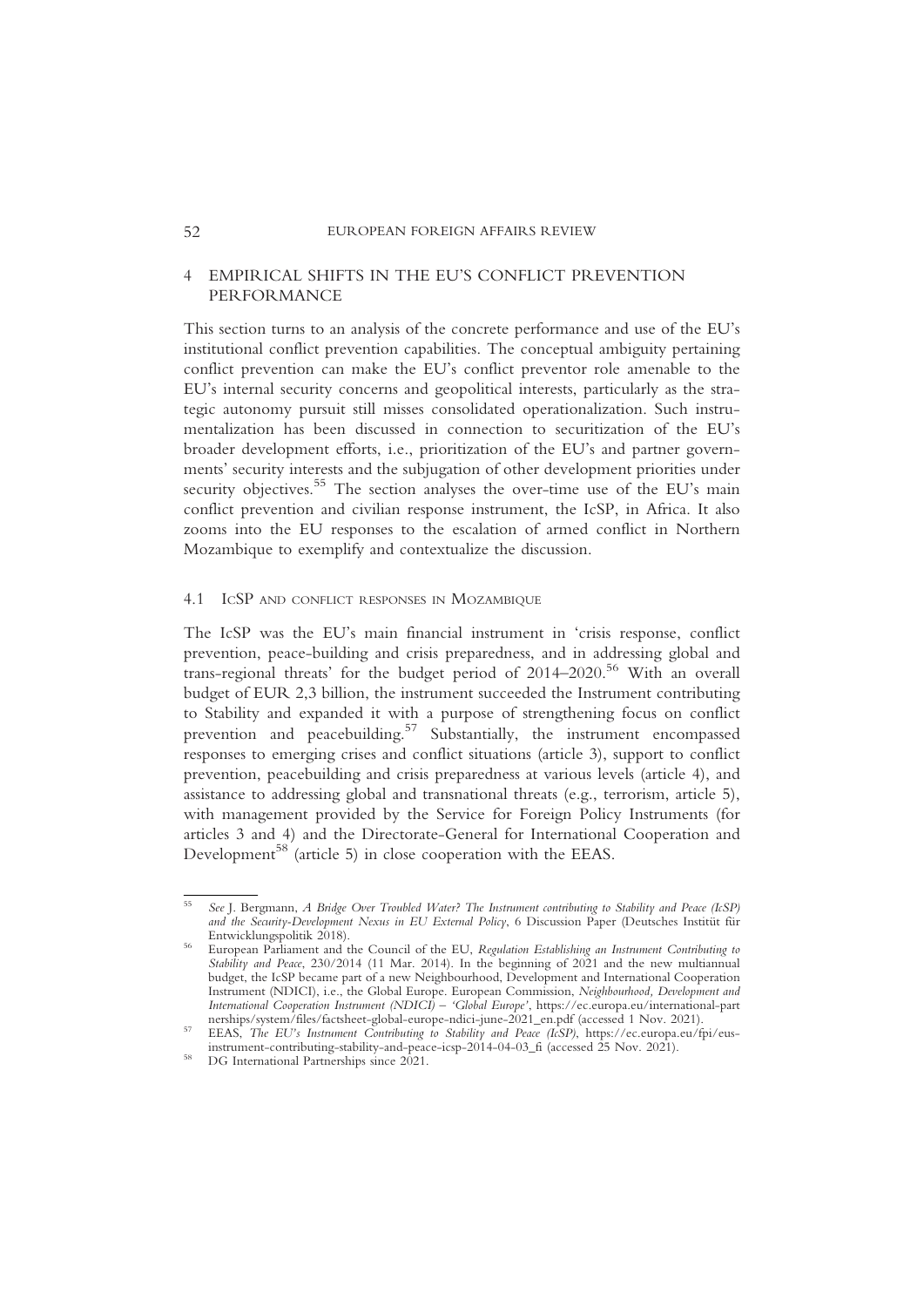Core conflict prevention tools are prevalent particularly in the IcSP's first two articles, with mediation, dialogue, and confidence-building support being among the key designated means to respond to crises and the article 4 having conflict prevention capabilities at its core. As a budgetary instrument, the IcSP has excluded the possibility of financing operations with military and defence implications and the original spirit of the instrument was that of civilian support to civilian actors. However, in a step that connects intrinsically to the discussion here, the IcSP was amended in 2017 to enable civilian capacity-building support to military actors within the Capacity Building in Support of Security and Development framework (CBSD), with additional EUR 100 million added to the budget.<sup>59</sup> Behind this debated step were some Member States' and EU actors' motivations to strengthen the EU's security capacities in responding to crisis.<sup>60</sup> The centrality of the IcSP for the EU's supranational conflict prevention efforts and the possibility to investigate the use of the instrument throughout its lifetime makes analysing it particularly fitting.

The Service for Foreign Policy Instruments maintains a public dataset of all IcSP article 3 and 4 projects, enabling the analysis here.<sup>61</sup> Accordingly, there were 231 IcSP projects channelled to African countries between 2014–2020, excluding projects with global scope. The focus on Africa is justified as the EU considers the continent a key partner and as several sub-regions (such as the Sahel and the Horn of Africa) are also strategic priority regions for the EU from peacebuilding and crisis responses perspective: a majority of the CSDP missions today take place on the continent. $62$ 

While the original data categorizes most projects up until 2018, these categorizations are absent from the more recent projects and their determinants are not explicitly spelled out. Therefore, building on the theoretical discussion and the defined core conflict prevention attributes, the data has been recoded into three broad categories for the analysis: 1) core conflict prevention, peacebuilding and conflict resolution category encompasses mediation, negotiation and dialogue support (at any point of a conflict cycle), explicit support to conflict prevention and peacebuilding institutions, and projects that address drivers of conflict escalation and contribute to nonviolent conflict resolution potential; 2) capacity building and stabilization category encompasses projects that centre on supporting technical, socio-economic,

<sup>59</sup> Bergmann, *supra* n. 54, at 24–30.<br>
<sup>60</sup> *Ibid.*<br>
<sup>61</sup> The original data can be downloaded at, https://instrument-for-peace-map.ec.europa.eu/. The author's re-coded data is shared upon request.

<sup>&</sup>lt;sup>62</sup> European Commission, Joint Communication to the European Parliament and the Council: Towards a Comprehensive Strategy with Africa (9 Mar. 2020), https://eur-lex.europa.eu/legal-content/EN/TXT/ PDF/?uri=CELEX:52020JC0004&from=FR (accessed 30 Nov. 2021).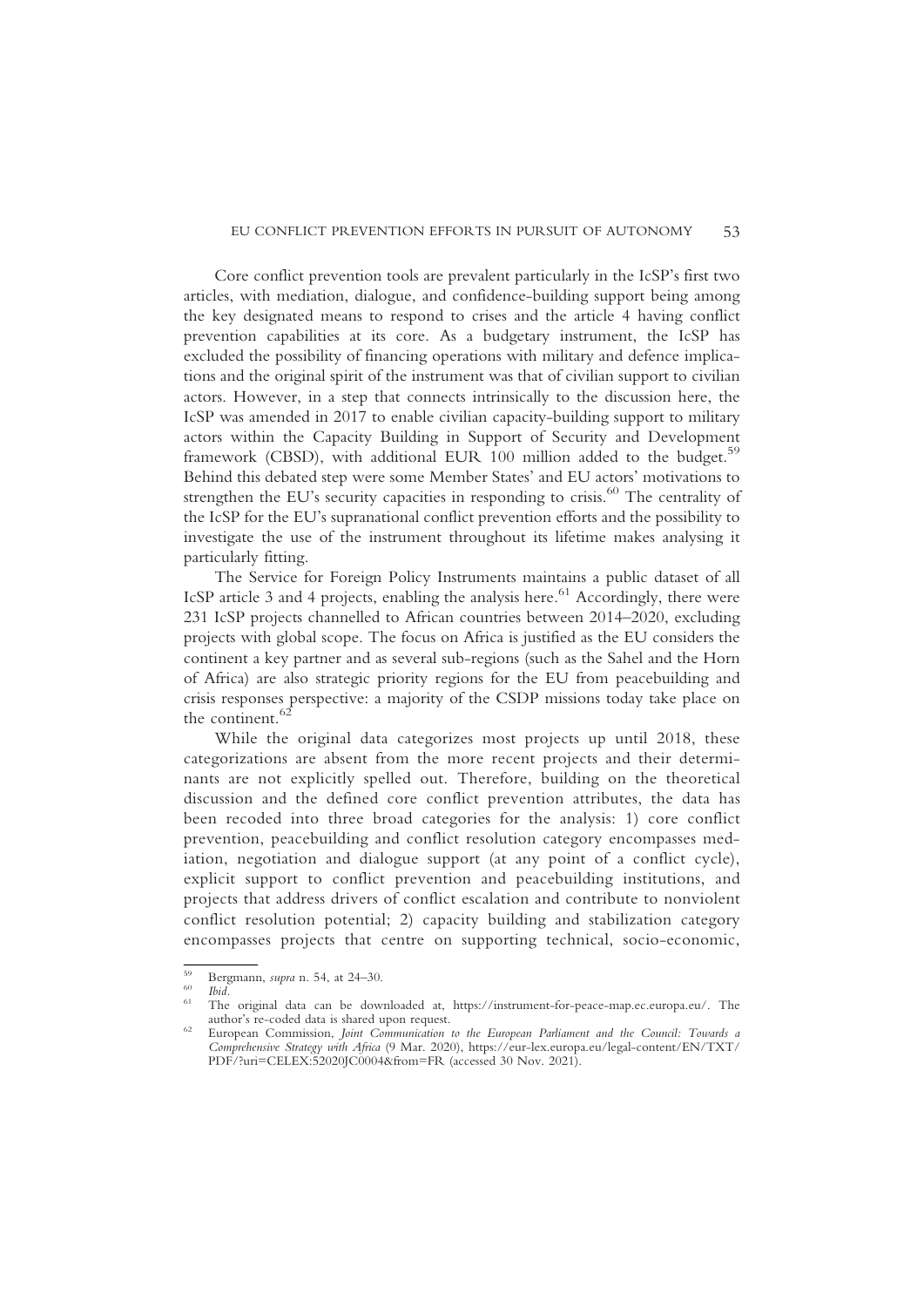administrative and security capabilities of specific partners without directly addressing potential conflictual relations and their peaceful management; and 3) preventing and countering violent extremism (P/CVE) as well as counterterrorism projects that focus specifically on terrorist and violent extremism threat (rather than on preventing or resolving a conflict). The level of projects falling under the second and third category can be interpreted as indicative of the centralization of the EU's security aspirations aside (and beyond) core conflict prevention efforts.

Zooming into a concrete recent case of EU conflict responses helps to contextualize the discussion further. The insurgency in the Cabo Delgado province in Northern Mozambique and the EU's responses to it offer an interesting case context for its main features $63$  and for its unfolding during the period under particular interest here. Violent attacks first surfaced in 2017 and the insurgency quickly grew and escalated, drawing more attention and causing considerably high death tolls in 2019–2020. The insurgents' violence against civilians has induced considerable displacement flows within the country. Still, the security forces heavy-handed responses, including human rights abuses, have further exacerbated insecurities and tensions locally.<sup>64</sup>

## 4.2 CONFLICT PREVENTION AND PEACEBUILDING PREVAILS WHILE SECURITIZATION CREEPS IN

The findings regarding the over-time use of the IcSP are portrayed in figure 2. The steadiness of the absolute number of projects under the first category suggests that the EU's conflict prevention and peacebuilding commitment translates to considerable concrete preventive action even amid the evolving foreign policy roles. There are various types of core conflict preventive efforts implemented throughout the timeline, ranging from support to national reconciliation, political dialogue, and negotiation processes to local inter-communal dialogues, addressing of core grievances, and supporting local/regional early

<sup>&</sup>lt;sup>63</sup> The evolution of armed violence in Northern Mozambique shares some key features present in may contemporary conflict contexts: it's primarily a country's internal conflict between a country's government and its armed forces on one side and a non-state armed group on the other side; the non-state armed group is affiliated with a transnational (jihadist) organization; despite the latter the conflict has highly localized roots and drivers stemming from high-level of inequalities, disputes over land and natural resources, and weak societal contract. See G. Pirio, R. Pittelli & Y. Adam, Cries from the Community: Listening to the People of Cabo Delgado, Spotlight (Africa Center for Strategic Studies 2021); T. Heyen-Dubé, Evolving Doctrine and Modus Operandi: Violent Extremism in Cabo Delgado, Small Wars & Insurgencies,  $1-30$  (2021).<br>  $\frac{64}{100}$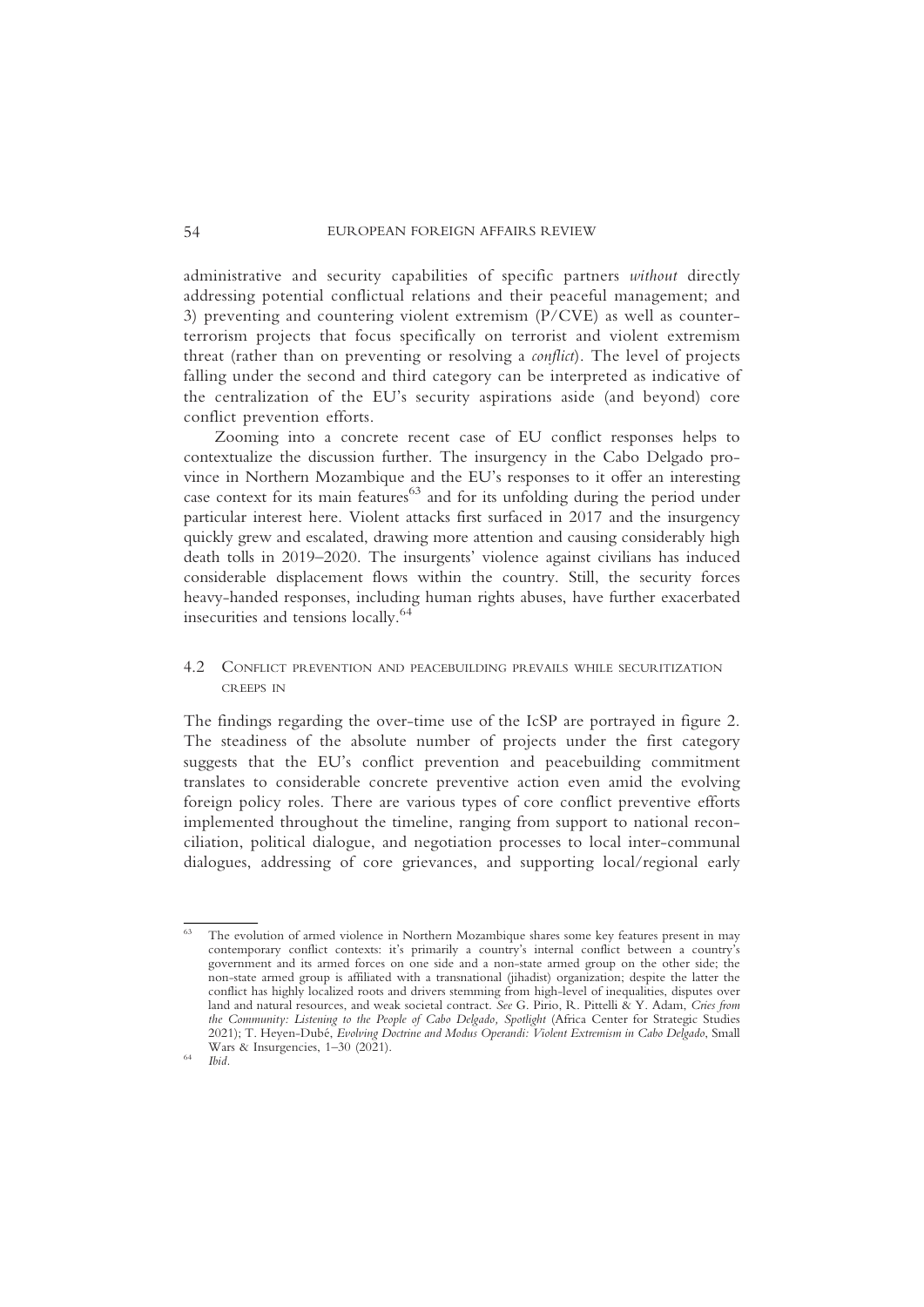warning and (civilian) response mechanisms. It is noteworthy that most of the conflict prevention and peacebuilding projects take place in countries with ongoing conflicts. In addition to these specifically targeted projects across the continent, the EU has supported several regional and global conflict prevention capacity development initiatives during the period, further indicating active performance of the EU's conflict prevention role and partnerships with the UN and other multilateral partners.

The EU's response to the situation in Northern Mozambique also reflects considerable, if somewhat late, attention to core conflict prevention and peacebuilding needs. The EU first allocated IcSP projects in consideration of the Northern Mozambique crisis in 2019 (before this the EU had IcSP projects related to the peace process in the broader national conflict). Key interviews indicate that the alarming situation in the northern parts of the country was first acknowledged within the EU in 2017.<sup>65</sup> Difficulties in attaining knowledge on the situation on the ground, the Mozambican state partners' hesitancy to discuss the crisis, and the lack of agility in the EU's development instruments (including the IcSP) may have contributed to the slow reaction to the crisis. Since 2019, the IcSP allocations targeting Mozambique have considerably grown, with many of the projects centring on supporting local-level dialogue, mediation, or social cohesion projects with the aim of strengthening inter-group confidence and trust that would help building a basis for peace and stability. Initiatives to prevent spill-overs of the insurgency in the neighbouring areas to the crisis zone are also on the EU's agenda.<sup>66</sup> Notably, there is a notion within the EU institutions that the response to Northern Mozambique crisis represents a successful case from the perspective of the integrated approach in that the EU has been able to use its broad toolset comprehensively. Aside the CSDP military training mission that started in the fall 2021, officials emphasize the significance of humanitarian support, conflict (spillover) prevention and peacebuilding projects, and plans to increase development support within the framework of the integrated approach.<sup>67</sup>

<sup>&</sup>lt;sup>65</sup> The author conducted six face-to-face and phone interviews with EU and Member State officials working closely with the EU's engagement in Mozambique for this section of the study.<br><sup>66</sup> Phone interview with an EU official, Nov. 2021.<br><sup>67</sup> Phone interview with EU Officials, Oct. 2021.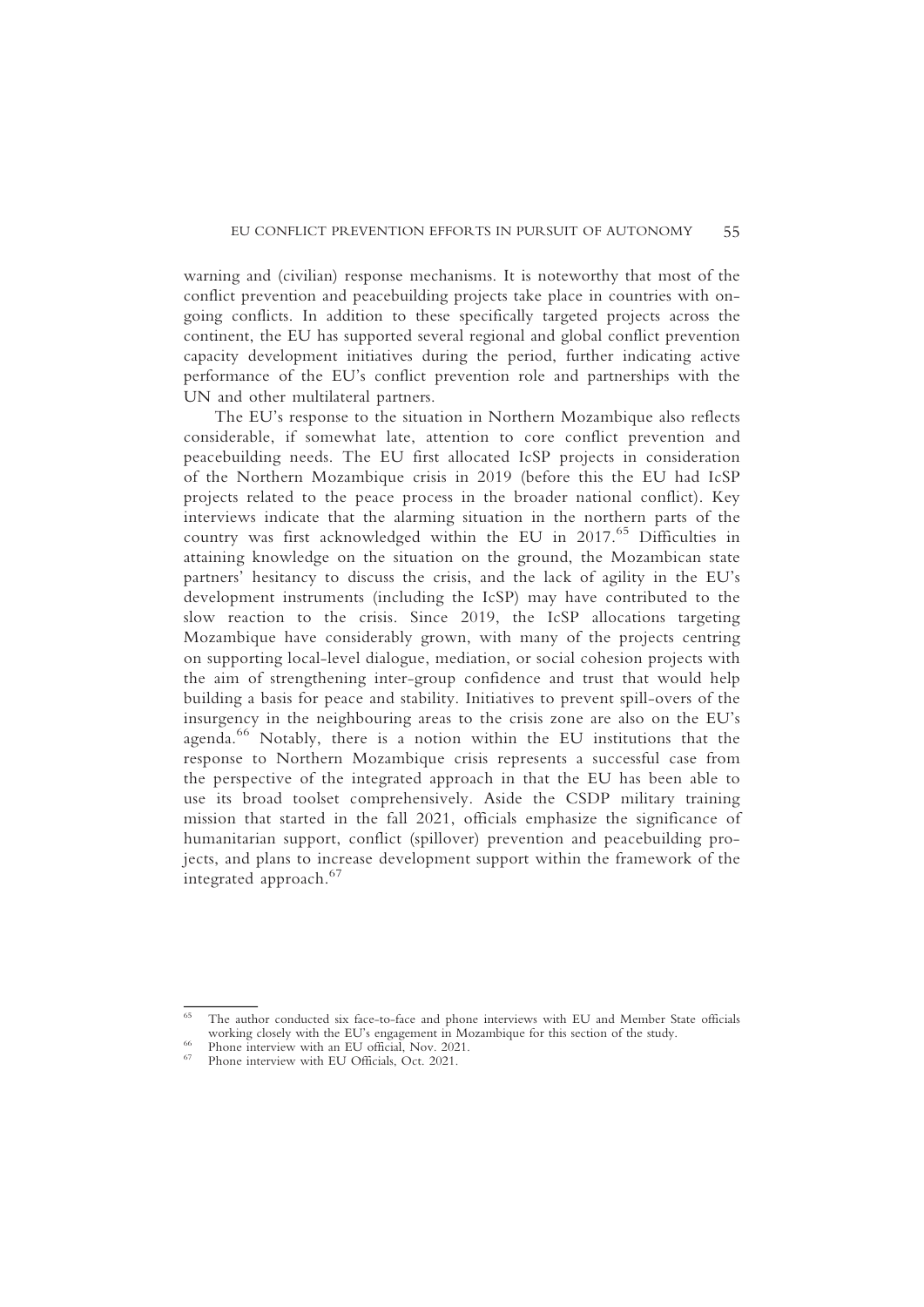Figure 2 Over-Time Evolution of IcSP-Funded Projects in Africa. Data Based on the Service for Foreign Policy Instrument's Database.



However, looking at the relative share of the conflict prevention, peacebuilding, and conflict resolution projects in the over-time IcSP data, a declining trend emerges. This is due to the considerable increase in capacity building and stabilization projects over time. Particularly in the last three years the share of support towards partners' capabilities has reached or exceeded the level of core conflict prevention and peacebuilding efforts. Adding the P/CVE projects to this and the core conflict preventive and peacebuilding support efforts are clearly in the minority. Whilst there are multiple types of capacity building and stabilization efforts, the mode category here is support towards security or technical capabilities of (state) partners. The growth in security actors' capacity building support is in line with the 2017 decision to amend the IcSP scope to include military capabilities support. In 2019, there were seven projects directly focused on building security sectors' capabilities, whilst only one project focused on supporting local government structures' non-security capabilities. The shift in the substantive emphases of the IcSP is visible also in the financial shares: whereas during the first three years of 2014–2016 the single biggest contribution fell under the first category, the capacity building and countering violent extremism projects took the lead in 2017–2020.<sup>68</sup>

<sup>68</sup> Author's analysis, supra n. 60.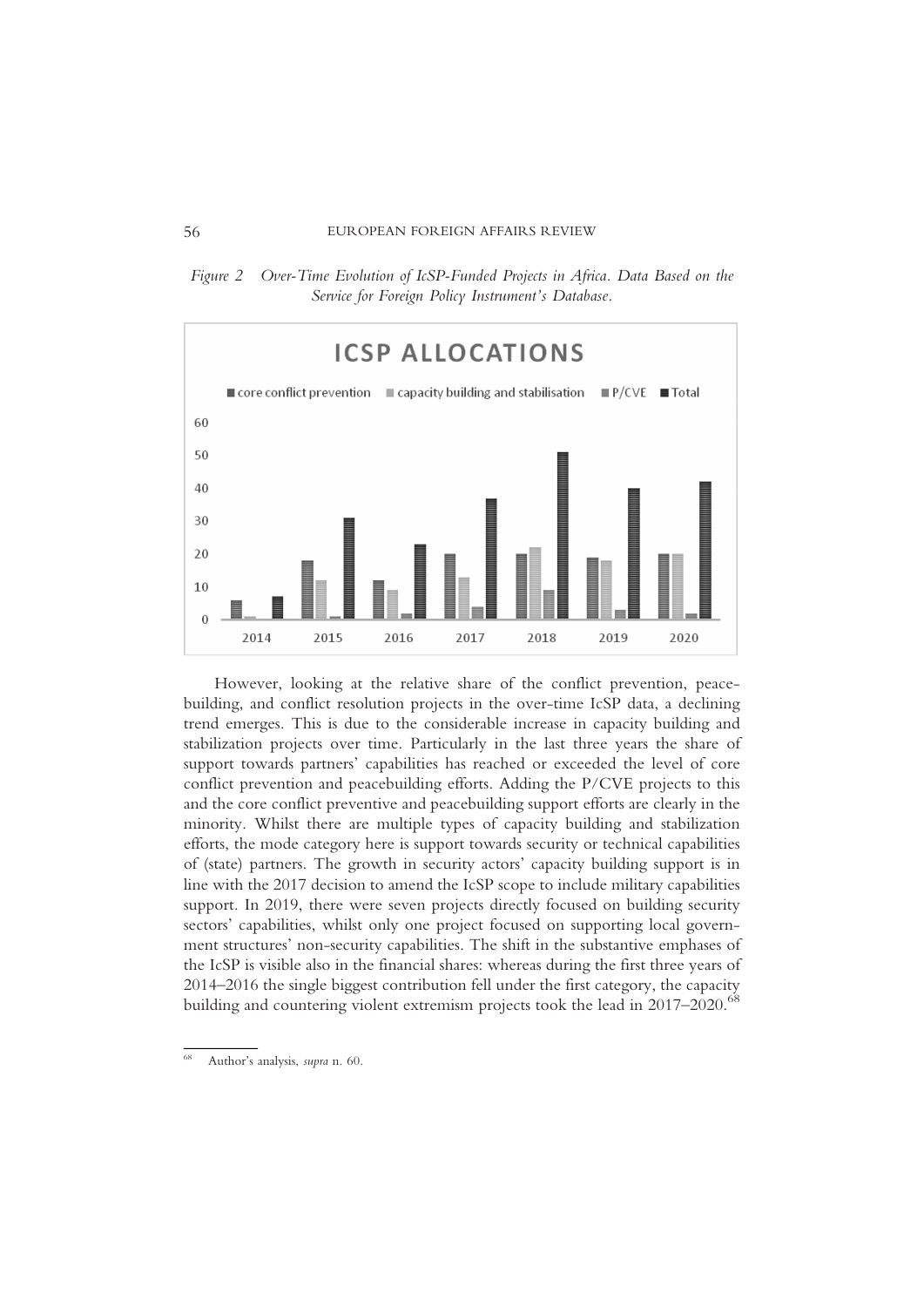Whereas most of the IcSP allocations in the Mozambique case fall under the conflict prevention and peacebuilding category, similar financial emphases on security capacity building projects pertain the case.<sup>69</sup> In fact, the Mozambican case more generally underscores the role of security and geopolitical considerations in directing the EU's integrated approach in practice. The newly established EU military training mission that has a narrow mandate to support the capacity building of a special military unit in counter-terrorism and protection of civilians is a clear example of this. Undoubtedly, the core justification for such a mission (rather than some other type of a CSDP operation), derives from the type of request received from the Mozambican partners. Yet, the stated motivations behind the capacity building mission also imply more internally driven rationale bound in the prioritization of security interventions and geopolitical considerations. Specifically, the military support operation – even when non-executive – is clearly seen to bring alive the EU's security and geopolitical agency in a manner that other support efforts would not: both formal records and officials emphasize the risks of the EU's competitors gaining more influence in Mozambique in the case of inaction from the side of the EU and  $-$  vice versa  $-$  a military training mission strengthening the EU's credibility as a global security actor.<sup>70</sup> The outspoken concern over the political risks deriving from inaction in the realm of militarized support reflects the centralization of geopolitical needs in guiding EU foreign policy, which security-focused interventions and capacity building support are conceived to better address than core conflict prevention efforts.

The devotion to security sectors' capacity building is understandable when considering the chronic insecurity and proliferation of violent extremist groups around conflict-affected societies and the diagnosis of these as consequences of weak state capacities. Yet to quote Manners, such efforts 'seem primarily directed towards attacking the symptoms, rather than addressing the causes, of conflict and insecurity'. <sup>71</sup> Hence, they fall outside the core attributes of conflict prevention and peacebuilding in that they do little to tackle the drivers of the escalating conflictual political relationships or strengthen institutions to peacefully resolve incompatibilities. Moreover, it is unclear to what extent the narrowly mandated non-executive missions can in fact even shape the security realities on the ground. As noted by previous research and evaluations, support efforts falling under the securitizedportfolio do not automatically contribute to peace and development objectives and – if not rigorously embedded in conflict-sensitivity – can even have counter-

<sup>&</sup>lt;sup>69</sup> Ibid.<br><sup>70</sup> See Council of the EU, Military Advice on Crisis Management Concept for a Possible EU CSDP Nonexecutive Mission in Mozambique (21 June 2021), https://data.consilium.europa.eu/doc/document/ST-10022-2021-INIT/en/pdf (accessed 30 Nov. 2021).

 $10^{71}$  I. Manners, European Union 'Normative Power' and the Security Challenge, 15(4) Eur. Sec. 409 (2006).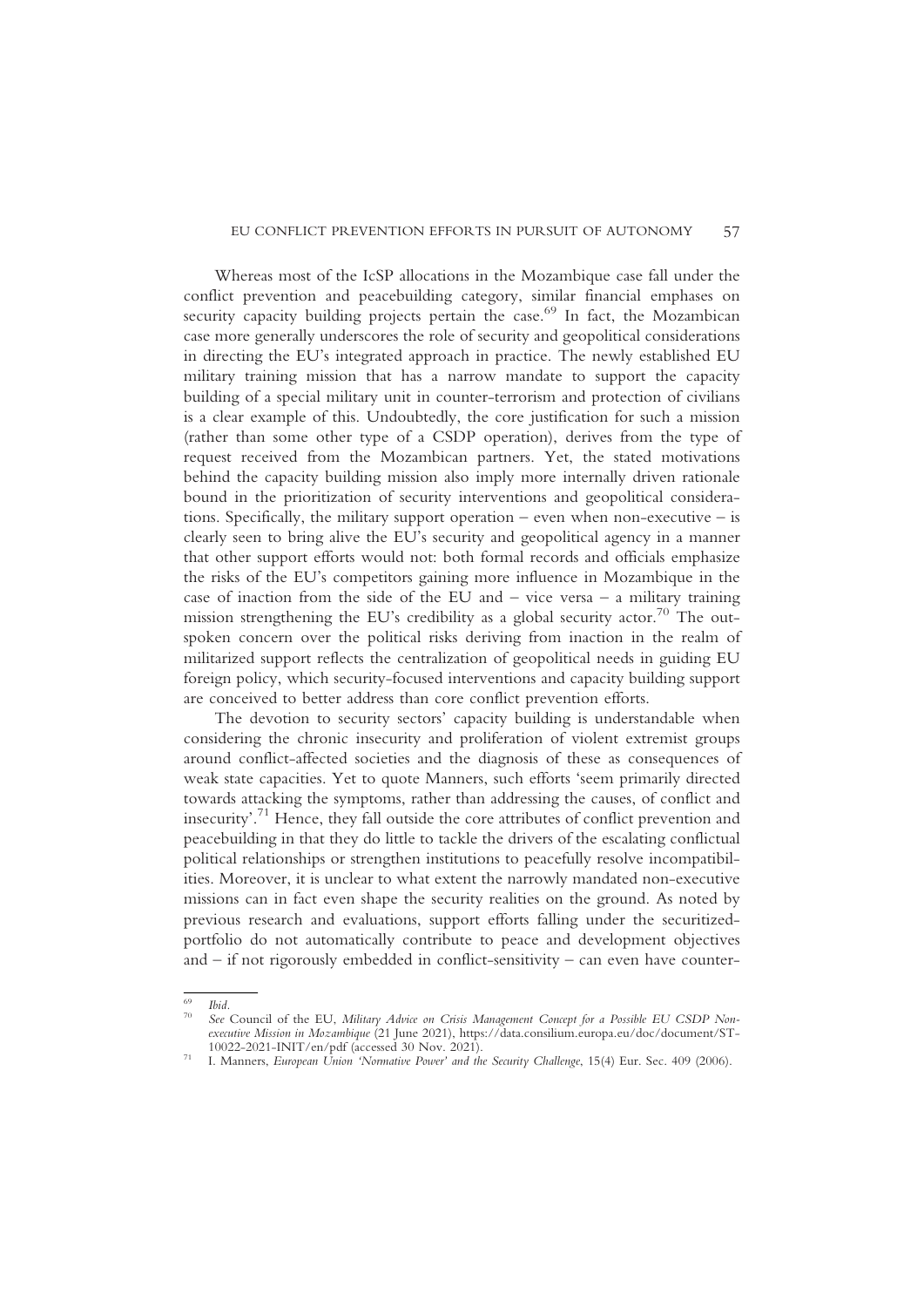productive effects on inter-group and state-society relations.<sup>72</sup> In this light, albeit corroborating the EU's considerable investments in core conflict preventive measures through the IcSP instrument, the findings here support the (concerned) remarks on the securitization of EU's development efforts.

#### 5 CONCLUSION

This article has approached the strategic autonomy debate from the perspective of its implications for the EU's conflict preventor and peacebuilding role. The EU continues to conceive itself as a force for good (e.g., an ethical power) and its institutional capabilities translate to considerable concrete conflict prevention activities, as indicated here by the analysis of the IcSP.<sup>73</sup> However, changes in the strategic environment in which the EU plays its role(s) have catalysed movement in the EU's foreign policy priorities, with (geo)political competitiveness and internal security being more challenged (and therefore) more urgent than before. As a result, the needs and objectives of the EU's CFSP role are increasingly tied to the EU's own security concerns and protection rather than merely the need to prevent and manage the escalation of external conflicts more effectively. This catalyses role conflict as the core norms and attributes of conflict prevention are not necessarily in line with the short-term geopolitical struggles. The downward trend in the rhetorical use of conflict prevention – despite considerable institutional development – can be indicative of this growing role ambiguity within the EU's foreign policy role.

Simultaneously, in the absence of joined vision among the Member States on how to strengthen security and defence capacities, institutionalized conflict prevention and peacebuilding tools become more easily instrumentalized for safeguarding internal security and geopolitical interests. From the strategic autonomy perspective, the increasing investments in capacity building of partners' security sectors achieves multiple goals. Most importantly, it is seen to translate more readily to international influence both vis-à-vis the third partners and the EU's competitors, as seen in the Mozambique case, than core civilian conflict prevention measures. Moreover, amid decreasing willingness of Member States

<sup>&</sup>lt;sup>72</sup> See L. Mills et al., *External Evaluation of the Instrument Contributing to Stability and Peace* (2014-mid 2017), Final Report (June 2017); Bergmann, *supra* n. 54.

<sup>2017),</sup> Final Report (June 2017); Bergmann, supra n. 54. <sup>73</sup> For a comparative analysis of the EU and other major multilateral security actors, see L. Debuysere & S. Blockmans, The EU's Integrated Approach to Crisis Response: Learning from the UN, NATO and OSCE, in The EU and Crisis Response (R. Mac Ginty, S. Pogodda & O. P. Richmond eds, Manchester University Press 2021); for the EU's conflict prevention role vis-à-vis the United States, see K. Mustasilta, Preventing Our Way Back to Friendship? Conflict Prevention and the Future of Transatlantic Relations, in Turning the Tide: How to Rescue Transatlantic Relations? (S. Soare ed., European Union Institute for Security Studies 2020).